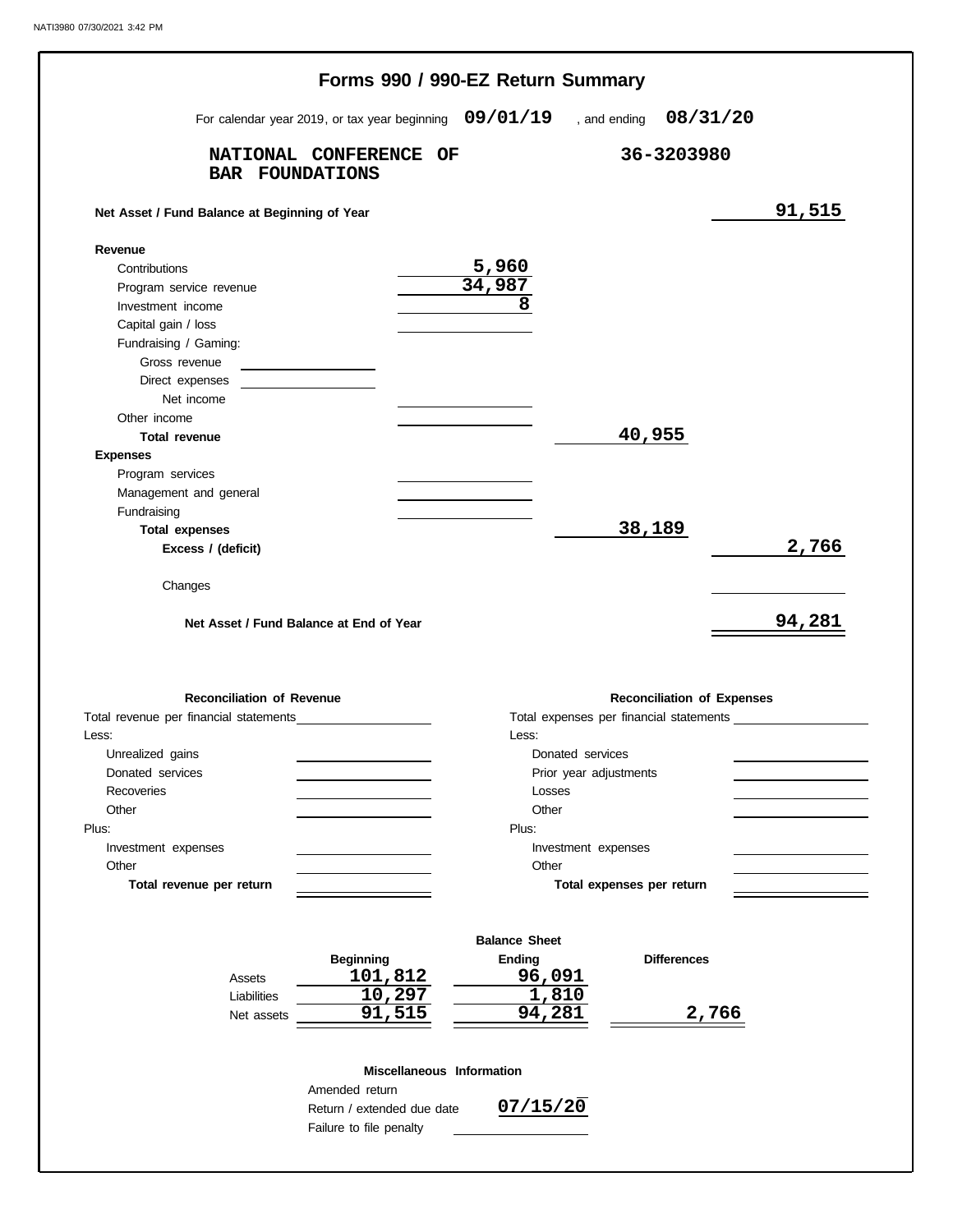| $9/01$ 2019, and ending 8/31 20 20<br>For calendar year 2019, or fiscal year beginning [1, 1, 1, 1, 1]<br>2019<br>u Do not send to the IRS. Keep for your records.<br>Department of the Treasury<br>u Go to www.irs.gov/Form8879EO for the latest information.<br>Internal Revenue Service<br>NATIONAL CONFERENCE OF<br>Employer identification number<br>Name of exempt organization<br>36-3203980<br><b>BAR FOUNDATIONS</b><br>Name and title of officer<br><b>JAMES HUGGLER</b><br>PRESIDENT<br>Type of Return and Return Information (Whole Dollars Only)<br>Part I<br>Check the box for the return for which you are using this Form 8879-EO and enter the applicable amount, if any, from the return. If you<br>check the box on line 1a, 2a, 3a, 4a, or 5a, below, and the amount on that line for the return being filed with this form was blank, then<br>leave line 1b, 2b, 3b, 4b, or 5b, whichever is applicable, blank (do not enter -0-). But, if you entered -0- on the return, then enter -0- on<br>the applicable line below. Do not complete more than one line in Part I.<br>1a Form 990 check here $\blacktriangleright$<br>b<br>Total revenue, if any (Form 990, Part VIII, column (A), line 12) <i>[[[[[[[[[[[[[[[[[[[[[[[[]]]]]</i><br>1b.<br>$\overline{40,955}$<br>$\vert \mathbf{x} \vert$<br>2b<br>2a Form 990-EZ check here $\blacktriangleright$<br>3a Form 1120-POL check here<br>3b<br>4a Form 990-PF check here ▶<br><b>b</b> Balance Due (Form 8868, line 3c) <b>CONSERVING</b> 50 <b>5b</b><br>5a Form 8868 check here $\blacktriangleright$<br>Part II<br>Declaration and Signature Authorization of Officer<br>Under penalties of perjury, I declare that I am an officer of the above organization and that I have examined a copy of the<br>organization's 2019 electronic return and accompanying schedules and statements and to the best of my knowledge and belief, they<br>are true, correct, and complete. I further declare that the amount in Part I above is the amount shown on the copy of the<br>organization's electronic return. I consent to allow my intermediate service provider, transmitter, or electronic return originator (ERO)<br>to send the organization's return to the IRS and to receive from the IRS (a) an acknowledgement of receipt or reason for rejection of<br>the transmission, (b) the reason for any delay in processing the return or refund, and (c) the date of any refund. If applicable, I<br>authorize the U.S. Treasury and its designated Financial Agent to initiate an electronic funds withdrawal (direct debit) entry to the<br>financial institution account indicated in the tax preparation software for payment of the organization's federal taxes owed on this<br>return, and the financial institution to debit the entry to this account. To revoke a payment, I must contact the U.S. Treasury Financial<br>Agent at 1-888-353-4537 no later than 2 business days prior to the payment (settlement) date. I also authorize the financial institutions<br>involved in the processing of the electronic payment of taxes to receive confidential information necessary to answer inquiries and<br>resolve issues related to the payment. I have selected a personal identification number (PIN) as my signature for the organization's<br>electronic return and, if applicable, the organization's consent to electronic funds withdrawal.<br>Officer's PIN: check one box only<br>I authorize __ SCL CPA PC<br>45697<br>X<br>to enter my PIN<br>as my signature<br>ERO firm name<br>Enter five numbers, but<br>do not enter all zeros<br>on the organization's tax year 2019 electronically filed return. If I have indicated within this return that a copy of the return is<br>being filed with a state agency(ies) regulating charities as part of the IRS Fed/State program, I also authorize the aforementioned<br>ERO to enter my PIN on the return's disclosure consent screen.<br>As an officer of the organization, I will enter my PIN as my signature on the organization's tax year 2019 electronically filed return.<br>If I have indicated within this return that a copy of the return is being filed with a state agency(ies) regulating charities as part of<br>the IRS Fed/State program, I will enter my PIN on the return's disclosure consent screen.<br>07/30/21<br>Officer's signature<br>Date<br><b>Certification and Authentication</b><br>Part III<br><b>ERO's EFIN/PIN.</b> Enter your six-digit electronic filing identification<br>15028162646<br>number (EFIN) followed by your five-digit self-selected PIN.<br>Do not enter all zeros<br>I certify that the above numeric entry is my PIN, which is my signature on the 2019 electronically filed return for the organization<br>indicated above. I confirm that I am submitting this return in accordance with the requirements of Pub. 4163, Modernized e-File (MeF)<br>Information for Authorized IRS e-file Providers for Business Returns.<br>07/30/21<br>WOODALL, CPA<br><b>DANIEL</b><br>Date $\}$<br>ERO's signature<br><b>ERO Must Retain This Form - See Instructions</b><br>Do Not Submit This Form to the IRS Unless Requested To Do So | Form 8879-EO | <b>IRS</b> e-file Signature Authorization<br>for an Exempt Organization |  | OMB No. 1545-1878 |
|--------------------------------------------------------------------------------------------------------------------------------------------------------------------------------------------------------------------------------------------------------------------------------------------------------------------------------------------------------------------------------------------------------------------------------------------------------------------------------------------------------------------------------------------------------------------------------------------------------------------------------------------------------------------------------------------------------------------------------------------------------------------------------------------------------------------------------------------------------------------------------------------------------------------------------------------------------------------------------------------------------------------------------------------------------------------------------------------------------------------------------------------------------------------------------------------------------------------------------------------------------------------------------------------------------------------------------------------------------------------------------------------------------------------------------------------------------------------------------------------------------------------------------------------------------------------------------------------------------------------------------------------------------------------------------------------------------------------------------------------------------------------------------------------------------------------------------------------------------------------------------------------------------------------------------------------------------------------------------------------------------------------------------------------------------------------------------------------------------------------------------------------------------------------------------------------------------------------------------------------------------------------------------------------------------------------------------------------------------------------------------------------------------------------------------------------------------------------------------------------------------------------------------------------------------------------------------------------------------------------------------------------------------------------------------------------------------------------------------------------------------------------------------------------------------------------------------------------------------------------------------------------------------------------------------------------------------------------------------------------------------------------------------------------------------------------------------------------------------------------------------------------------------------------------------------------------------------------------------------------------------------------------------------------------------------------------------------------------------------------------------------------------------------------------------------------------------------------------------------------------------------------------------------------------------------------------------------------------------------------------------------------------------------------------------------------------------------------------------------------------------------------------------------------------------------------------------------------------------------------------------------------------------------------------------------------------------------------------------------------------------------------------------------------------------------------------------------------------------------------------------------------------------------------------------------------------------------------------------------------------------------------------------------------------------------------------------------------------------------------------------------------------------------------------------------------------------------------------------------------------------------------------------------------------------------------------------------------------------------------------------------------------------------------------------------------------------------------------------------------------------------------------------------------------------------------------------------------------------------------------------------------------------------------------------------------------------------------------------------------------------------------------------------------------------------------------------------------------------------------------------------------------------------------------------------------------------------------------------------|--------------|-------------------------------------------------------------------------|--|-------------------|
|                                                                                                                                                                                                                                                                                                                                                                                                                                                                                                                                                                                                                                                                                                                                                                                                                                                                                                                                                                                                                                                                                                                                                                                                                                                                                                                                                                                                                                                                                                                                                                                                                                                                                                                                                                                                                                                                                                                                                                                                                                                                                                                                                                                                                                                                                                                                                                                                                                                                                                                                                                                                                                                                                                                                                                                                                                                                                                                                                                                                                                                                                                                                                                                                                                                                                                                                                                                                                                                                                                                                                                                                                                                                                                                                                                                                                                                                                                                                                                                                                                                                                                                                                                                                                                                                                                                                                                                                                                                                                                                                                                                                                                                                                                                                                                                                                                                                                                                                                                                                                                                                                                                                                                                                                                      |              |                                                                         |  |                   |
|                                                                                                                                                                                                                                                                                                                                                                                                                                                                                                                                                                                                                                                                                                                                                                                                                                                                                                                                                                                                                                                                                                                                                                                                                                                                                                                                                                                                                                                                                                                                                                                                                                                                                                                                                                                                                                                                                                                                                                                                                                                                                                                                                                                                                                                                                                                                                                                                                                                                                                                                                                                                                                                                                                                                                                                                                                                                                                                                                                                                                                                                                                                                                                                                                                                                                                                                                                                                                                                                                                                                                                                                                                                                                                                                                                                                                                                                                                                                                                                                                                                                                                                                                                                                                                                                                                                                                                                                                                                                                                                                                                                                                                                                                                                                                                                                                                                                                                                                                                                                                                                                                                                                                                                                                                      |              |                                                                         |  |                   |
|                                                                                                                                                                                                                                                                                                                                                                                                                                                                                                                                                                                                                                                                                                                                                                                                                                                                                                                                                                                                                                                                                                                                                                                                                                                                                                                                                                                                                                                                                                                                                                                                                                                                                                                                                                                                                                                                                                                                                                                                                                                                                                                                                                                                                                                                                                                                                                                                                                                                                                                                                                                                                                                                                                                                                                                                                                                                                                                                                                                                                                                                                                                                                                                                                                                                                                                                                                                                                                                                                                                                                                                                                                                                                                                                                                                                                                                                                                                                                                                                                                                                                                                                                                                                                                                                                                                                                                                                                                                                                                                                                                                                                                                                                                                                                                                                                                                                                                                                                                                                                                                                                                                                                                                                                                      |              |                                                                         |  |                   |
|                                                                                                                                                                                                                                                                                                                                                                                                                                                                                                                                                                                                                                                                                                                                                                                                                                                                                                                                                                                                                                                                                                                                                                                                                                                                                                                                                                                                                                                                                                                                                                                                                                                                                                                                                                                                                                                                                                                                                                                                                                                                                                                                                                                                                                                                                                                                                                                                                                                                                                                                                                                                                                                                                                                                                                                                                                                                                                                                                                                                                                                                                                                                                                                                                                                                                                                                                                                                                                                                                                                                                                                                                                                                                                                                                                                                                                                                                                                                                                                                                                                                                                                                                                                                                                                                                                                                                                                                                                                                                                                                                                                                                                                                                                                                                                                                                                                                                                                                                                                                                                                                                                                                                                                                                                      |              |                                                                         |  |                   |
|                                                                                                                                                                                                                                                                                                                                                                                                                                                                                                                                                                                                                                                                                                                                                                                                                                                                                                                                                                                                                                                                                                                                                                                                                                                                                                                                                                                                                                                                                                                                                                                                                                                                                                                                                                                                                                                                                                                                                                                                                                                                                                                                                                                                                                                                                                                                                                                                                                                                                                                                                                                                                                                                                                                                                                                                                                                                                                                                                                                                                                                                                                                                                                                                                                                                                                                                                                                                                                                                                                                                                                                                                                                                                                                                                                                                                                                                                                                                                                                                                                                                                                                                                                                                                                                                                                                                                                                                                                                                                                                                                                                                                                                                                                                                                                                                                                                                                                                                                                                                                                                                                                                                                                                                                                      |              |                                                                         |  |                   |
|                                                                                                                                                                                                                                                                                                                                                                                                                                                                                                                                                                                                                                                                                                                                                                                                                                                                                                                                                                                                                                                                                                                                                                                                                                                                                                                                                                                                                                                                                                                                                                                                                                                                                                                                                                                                                                                                                                                                                                                                                                                                                                                                                                                                                                                                                                                                                                                                                                                                                                                                                                                                                                                                                                                                                                                                                                                                                                                                                                                                                                                                                                                                                                                                                                                                                                                                                                                                                                                                                                                                                                                                                                                                                                                                                                                                                                                                                                                                                                                                                                                                                                                                                                                                                                                                                                                                                                                                                                                                                                                                                                                                                                                                                                                                                                                                                                                                                                                                                                                                                                                                                                                                                                                                                                      |              |                                                                         |  |                   |
|                                                                                                                                                                                                                                                                                                                                                                                                                                                                                                                                                                                                                                                                                                                                                                                                                                                                                                                                                                                                                                                                                                                                                                                                                                                                                                                                                                                                                                                                                                                                                                                                                                                                                                                                                                                                                                                                                                                                                                                                                                                                                                                                                                                                                                                                                                                                                                                                                                                                                                                                                                                                                                                                                                                                                                                                                                                                                                                                                                                                                                                                                                                                                                                                                                                                                                                                                                                                                                                                                                                                                                                                                                                                                                                                                                                                                                                                                                                                                                                                                                                                                                                                                                                                                                                                                                                                                                                                                                                                                                                                                                                                                                                                                                                                                                                                                                                                                                                                                                                                                                                                                                                                                                                                                                      |              |                                                                         |  |                   |
|                                                                                                                                                                                                                                                                                                                                                                                                                                                                                                                                                                                                                                                                                                                                                                                                                                                                                                                                                                                                                                                                                                                                                                                                                                                                                                                                                                                                                                                                                                                                                                                                                                                                                                                                                                                                                                                                                                                                                                                                                                                                                                                                                                                                                                                                                                                                                                                                                                                                                                                                                                                                                                                                                                                                                                                                                                                                                                                                                                                                                                                                                                                                                                                                                                                                                                                                                                                                                                                                                                                                                                                                                                                                                                                                                                                                                                                                                                                                                                                                                                                                                                                                                                                                                                                                                                                                                                                                                                                                                                                                                                                                                                                                                                                                                                                                                                                                                                                                                                                                                                                                                                                                                                                                                                      |              |                                                                         |  |                   |
|                                                                                                                                                                                                                                                                                                                                                                                                                                                                                                                                                                                                                                                                                                                                                                                                                                                                                                                                                                                                                                                                                                                                                                                                                                                                                                                                                                                                                                                                                                                                                                                                                                                                                                                                                                                                                                                                                                                                                                                                                                                                                                                                                                                                                                                                                                                                                                                                                                                                                                                                                                                                                                                                                                                                                                                                                                                                                                                                                                                                                                                                                                                                                                                                                                                                                                                                                                                                                                                                                                                                                                                                                                                                                                                                                                                                                                                                                                                                                                                                                                                                                                                                                                                                                                                                                                                                                                                                                                                                                                                                                                                                                                                                                                                                                                                                                                                                                                                                                                                                                                                                                                                                                                                                                                      |              |                                                                         |  |                   |
|                                                                                                                                                                                                                                                                                                                                                                                                                                                                                                                                                                                                                                                                                                                                                                                                                                                                                                                                                                                                                                                                                                                                                                                                                                                                                                                                                                                                                                                                                                                                                                                                                                                                                                                                                                                                                                                                                                                                                                                                                                                                                                                                                                                                                                                                                                                                                                                                                                                                                                                                                                                                                                                                                                                                                                                                                                                                                                                                                                                                                                                                                                                                                                                                                                                                                                                                                                                                                                                                                                                                                                                                                                                                                                                                                                                                                                                                                                                                                                                                                                                                                                                                                                                                                                                                                                                                                                                                                                                                                                                                                                                                                                                                                                                                                                                                                                                                                                                                                                                                                                                                                                                                                                                                                                      |              |                                                                         |  |                   |
|                                                                                                                                                                                                                                                                                                                                                                                                                                                                                                                                                                                                                                                                                                                                                                                                                                                                                                                                                                                                                                                                                                                                                                                                                                                                                                                                                                                                                                                                                                                                                                                                                                                                                                                                                                                                                                                                                                                                                                                                                                                                                                                                                                                                                                                                                                                                                                                                                                                                                                                                                                                                                                                                                                                                                                                                                                                                                                                                                                                                                                                                                                                                                                                                                                                                                                                                                                                                                                                                                                                                                                                                                                                                                                                                                                                                                                                                                                                                                                                                                                                                                                                                                                                                                                                                                                                                                                                                                                                                                                                                                                                                                                                                                                                                                                                                                                                                                                                                                                                                                                                                                                                                                                                                                                      |              |                                                                         |  |                   |
|                                                                                                                                                                                                                                                                                                                                                                                                                                                                                                                                                                                                                                                                                                                                                                                                                                                                                                                                                                                                                                                                                                                                                                                                                                                                                                                                                                                                                                                                                                                                                                                                                                                                                                                                                                                                                                                                                                                                                                                                                                                                                                                                                                                                                                                                                                                                                                                                                                                                                                                                                                                                                                                                                                                                                                                                                                                                                                                                                                                                                                                                                                                                                                                                                                                                                                                                                                                                                                                                                                                                                                                                                                                                                                                                                                                                                                                                                                                                                                                                                                                                                                                                                                                                                                                                                                                                                                                                                                                                                                                                                                                                                                                                                                                                                                                                                                                                                                                                                                                                                                                                                                                                                                                                                                      |              |                                                                         |  |                   |
|                                                                                                                                                                                                                                                                                                                                                                                                                                                                                                                                                                                                                                                                                                                                                                                                                                                                                                                                                                                                                                                                                                                                                                                                                                                                                                                                                                                                                                                                                                                                                                                                                                                                                                                                                                                                                                                                                                                                                                                                                                                                                                                                                                                                                                                                                                                                                                                                                                                                                                                                                                                                                                                                                                                                                                                                                                                                                                                                                                                                                                                                                                                                                                                                                                                                                                                                                                                                                                                                                                                                                                                                                                                                                                                                                                                                                                                                                                                                                                                                                                                                                                                                                                                                                                                                                                                                                                                                                                                                                                                                                                                                                                                                                                                                                                                                                                                                                                                                                                                                                                                                                                                                                                                                                                      |              |                                                                         |  |                   |
|                                                                                                                                                                                                                                                                                                                                                                                                                                                                                                                                                                                                                                                                                                                                                                                                                                                                                                                                                                                                                                                                                                                                                                                                                                                                                                                                                                                                                                                                                                                                                                                                                                                                                                                                                                                                                                                                                                                                                                                                                                                                                                                                                                                                                                                                                                                                                                                                                                                                                                                                                                                                                                                                                                                                                                                                                                                                                                                                                                                                                                                                                                                                                                                                                                                                                                                                                                                                                                                                                                                                                                                                                                                                                                                                                                                                                                                                                                                                                                                                                                                                                                                                                                                                                                                                                                                                                                                                                                                                                                                                                                                                                                                                                                                                                                                                                                                                                                                                                                                                                                                                                                                                                                                                                                      |              |                                                                         |  |                   |
|                                                                                                                                                                                                                                                                                                                                                                                                                                                                                                                                                                                                                                                                                                                                                                                                                                                                                                                                                                                                                                                                                                                                                                                                                                                                                                                                                                                                                                                                                                                                                                                                                                                                                                                                                                                                                                                                                                                                                                                                                                                                                                                                                                                                                                                                                                                                                                                                                                                                                                                                                                                                                                                                                                                                                                                                                                                                                                                                                                                                                                                                                                                                                                                                                                                                                                                                                                                                                                                                                                                                                                                                                                                                                                                                                                                                                                                                                                                                                                                                                                                                                                                                                                                                                                                                                                                                                                                                                                                                                                                                                                                                                                                                                                                                                                                                                                                                                                                                                                                                                                                                                                                                                                                                                                      |              |                                                                         |  |                   |
|                                                                                                                                                                                                                                                                                                                                                                                                                                                                                                                                                                                                                                                                                                                                                                                                                                                                                                                                                                                                                                                                                                                                                                                                                                                                                                                                                                                                                                                                                                                                                                                                                                                                                                                                                                                                                                                                                                                                                                                                                                                                                                                                                                                                                                                                                                                                                                                                                                                                                                                                                                                                                                                                                                                                                                                                                                                                                                                                                                                                                                                                                                                                                                                                                                                                                                                                                                                                                                                                                                                                                                                                                                                                                                                                                                                                                                                                                                                                                                                                                                                                                                                                                                                                                                                                                                                                                                                                                                                                                                                                                                                                                                                                                                                                                                                                                                                                                                                                                                                                                                                                                                                                                                                                                                      |              |                                                                         |  |                   |
|                                                                                                                                                                                                                                                                                                                                                                                                                                                                                                                                                                                                                                                                                                                                                                                                                                                                                                                                                                                                                                                                                                                                                                                                                                                                                                                                                                                                                                                                                                                                                                                                                                                                                                                                                                                                                                                                                                                                                                                                                                                                                                                                                                                                                                                                                                                                                                                                                                                                                                                                                                                                                                                                                                                                                                                                                                                                                                                                                                                                                                                                                                                                                                                                                                                                                                                                                                                                                                                                                                                                                                                                                                                                                                                                                                                                                                                                                                                                                                                                                                                                                                                                                                                                                                                                                                                                                                                                                                                                                                                                                                                                                                                                                                                                                                                                                                                                                                                                                                                                                                                                                                                                                                                                                                      |              |                                                                         |  |                   |
|                                                                                                                                                                                                                                                                                                                                                                                                                                                                                                                                                                                                                                                                                                                                                                                                                                                                                                                                                                                                                                                                                                                                                                                                                                                                                                                                                                                                                                                                                                                                                                                                                                                                                                                                                                                                                                                                                                                                                                                                                                                                                                                                                                                                                                                                                                                                                                                                                                                                                                                                                                                                                                                                                                                                                                                                                                                                                                                                                                                                                                                                                                                                                                                                                                                                                                                                                                                                                                                                                                                                                                                                                                                                                                                                                                                                                                                                                                                                                                                                                                                                                                                                                                                                                                                                                                                                                                                                                                                                                                                                                                                                                                                                                                                                                                                                                                                                                                                                                                                                                                                                                                                                                                                                                                      |              |                                                                         |  |                   |
|                                                                                                                                                                                                                                                                                                                                                                                                                                                                                                                                                                                                                                                                                                                                                                                                                                                                                                                                                                                                                                                                                                                                                                                                                                                                                                                                                                                                                                                                                                                                                                                                                                                                                                                                                                                                                                                                                                                                                                                                                                                                                                                                                                                                                                                                                                                                                                                                                                                                                                                                                                                                                                                                                                                                                                                                                                                                                                                                                                                                                                                                                                                                                                                                                                                                                                                                                                                                                                                                                                                                                                                                                                                                                                                                                                                                                                                                                                                                                                                                                                                                                                                                                                                                                                                                                                                                                                                                                                                                                                                                                                                                                                                                                                                                                                                                                                                                                                                                                                                                                                                                                                                                                                                                                                      |              |                                                                         |  |                   |
|                                                                                                                                                                                                                                                                                                                                                                                                                                                                                                                                                                                                                                                                                                                                                                                                                                                                                                                                                                                                                                                                                                                                                                                                                                                                                                                                                                                                                                                                                                                                                                                                                                                                                                                                                                                                                                                                                                                                                                                                                                                                                                                                                                                                                                                                                                                                                                                                                                                                                                                                                                                                                                                                                                                                                                                                                                                                                                                                                                                                                                                                                                                                                                                                                                                                                                                                                                                                                                                                                                                                                                                                                                                                                                                                                                                                                                                                                                                                                                                                                                                                                                                                                                                                                                                                                                                                                                                                                                                                                                                                                                                                                                                                                                                                                                                                                                                                                                                                                                                                                                                                                                                                                                                                                                      |              |                                                                         |  |                   |
|                                                                                                                                                                                                                                                                                                                                                                                                                                                                                                                                                                                                                                                                                                                                                                                                                                                                                                                                                                                                                                                                                                                                                                                                                                                                                                                                                                                                                                                                                                                                                                                                                                                                                                                                                                                                                                                                                                                                                                                                                                                                                                                                                                                                                                                                                                                                                                                                                                                                                                                                                                                                                                                                                                                                                                                                                                                                                                                                                                                                                                                                                                                                                                                                                                                                                                                                                                                                                                                                                                                                                                                                                                                                                                                                                                                                                                                                                                                                                                                                                                                                                                                                                                                                                                                                                                                                                                                                                                                                                                                                                                                                                                                                                                                                                                                                                                                                                                                                                                                                                                                                                                                                                                                                                                      |              |                                                                         |  |                   |
|                                                                                                                                                                                                                                                                                                                                                                                                                                                                                                                                                                                                                                                                                                                                                                                                                                                                                                                                                                                                                                                                                                                                                                                                                                                                                                                                                                                                                                                                                                                                                                                                                                                                                                                                                                                                                                                                                                                                                                                                                                                                                                                                                                                                                                                                                                                                                                                                                                                                                                                                                                                                                                                                                                                                                                                                                                                                                                                                                                                                                                                                                                                                                                                                                                                                                                                                                                                                                                                                                                                                                                                                                                                                                                                                                                                                                                                                                                                                                                                                                                                                                                                                                                                                                                                                                                                                                                                                                                                                                                                                                                                                                                                                                                                                                                                                                                                                                                                                                                                                                                                                                                                                                                                                                                      |              |                                                                         |  |                   |
|                                                                                                                                                                                                                                                                                                                                                                                                                                                                                                                                                                                                                                                                                                                                                                                                                                                                                                                                                                                                                                                                                                                                                                                                                                                                                                                                                                                                                                                                                                                                                                                                                                                                                                                                                                                                                                                                                                                                                                                                                                                                                                                                                                                                                                                                                                                                                                                                                                                                                                                                                                                                                                                                                                                                                                                                                                                                                                                                                                                                                                                                                                                                                                                                                                                                                                                                                                                                                                                                                                                                                                                                                                                                                                                                                                                                                                                                                                                                                                                                                                                                                                                                                                                                                                                                                                                                                                                                                                                                                                                                                                                                                                                                                                                                                                                                                                                                                                                                                                                                                                                                                                                                                                                                                                      |              |                                                                         |  |                   |
|                                                                                                                                                                                                                                                                                                                                                                                                                                                                                                                                                                                                                                                                                                                                                                                                                                                                                                                                                                                                                                                                                                                                                                                                                                                                                                                                                                                                                                                                                                                                                                                                                                                                                                                                                                                                                                                                                                                                                                                                                                                                                                                                                                                                                                                                                                                                                                                                                                                                                                                                                                                                                                                                                                                                                                                                                                                                                                                                                                                                                                                                                                                                                                                                                                                                                                                                                                                                                                                                                                                                                                                                                                                                                                                                                                                                                                                                                                                                                                                                                                                                                                                                                                                                                                                                                                                                                                                                                                                                                                                                                                                                                                                                                                                                                                                                                                                                                                                                                                                                                                                                                                                                                                                                                                      |              |                                                                         |  |                   |
|                                                                                                                                                                                                                                                                                                                                                                                                                                                                                                                                                                                                                                                                                                                                                                                                                                                                                                                                                                                                                                                                                                                                                                                                                                                                                                                                                                                                                                                                                                                                                                                                                                                                                                                                                                                                                                                                                                                                                                                                                                                                                                                                                                                                                                                                                                                                                                                                                                                                                                                                                                                                                                                                                                                                                                                                                                                                                                                                                                                                                                                                                                                                                                                                                                                                                                                                                                                                                                                                                                                                                                                                                                                                                                                                                                                                                                                                                                                                                                                                                                                                                                                                                                                                                                                                                                                                                                                                                                                                                                                                                                                                                                                                                                                                                                                                                                                                                                                                                                                                                                                                                                                                                                                                                                      |              |                                                                         |  |                   |
|                                                                                                                                                                                                                                                                                                                                                                                                                                                                                                                                                                                                                                                                                                                                                                                                                                                                                                                                                                                                                                                                                                                                                                                                                                                                                                                                                                                                                                                                                                                                                                                                                                                                                                                                                                                                                                                                                                                                                                                                                                                                                                                                                                                                                                                                                                                                                                                                                                                                                                                                                                                                                                                                                                                                                                                                                                                                                                                                                                                                                                                                                                                                                                                                                                                                                                                                                                                                                                                                                                                                                                                                                                                                                                                                                                                                                                                                                                                                                                                                                                                                                                                                                                                                                                                                                                                                                                                                                                                                                                                                                                                                                                                                                                                                                                                                                                                                                                                                                                                                                                                                                                                                                                                                                                      |              |                                                                         |  |                   |
|                                                                                                                                                                                                                                                                                                                                                                                                                                                                                                                                                                                                                                                                                                                                                                                                                                                                                                                                                                                                                                                                                                                                                                                                                                                                                                                                                                                                                                                                                                                                                                                                                                                                                                                                                                                                                                                                                                                                                                                                                                                                                                                                                                                                                                                                                                                                                                                                                                                                                                                                                                                                                                                                                                                                                                                                                                                                                                                                                                                                                                                                                                                                                                                                                                                                                                                                                                                                                                                                                                                                                                                                                                                                                                                                                                                                                                                                                                                                                                                                                                                                                                                                                                                                                                                                                                                                                                                                                                                                                                                                                                                                                                                                                                                                                                                                                                                                                                                                                                                                                                                                                                                                                                                                                                      |              |                                                                         |  |                   |

**For Paperwork Reduction Act Notice, see back of form.**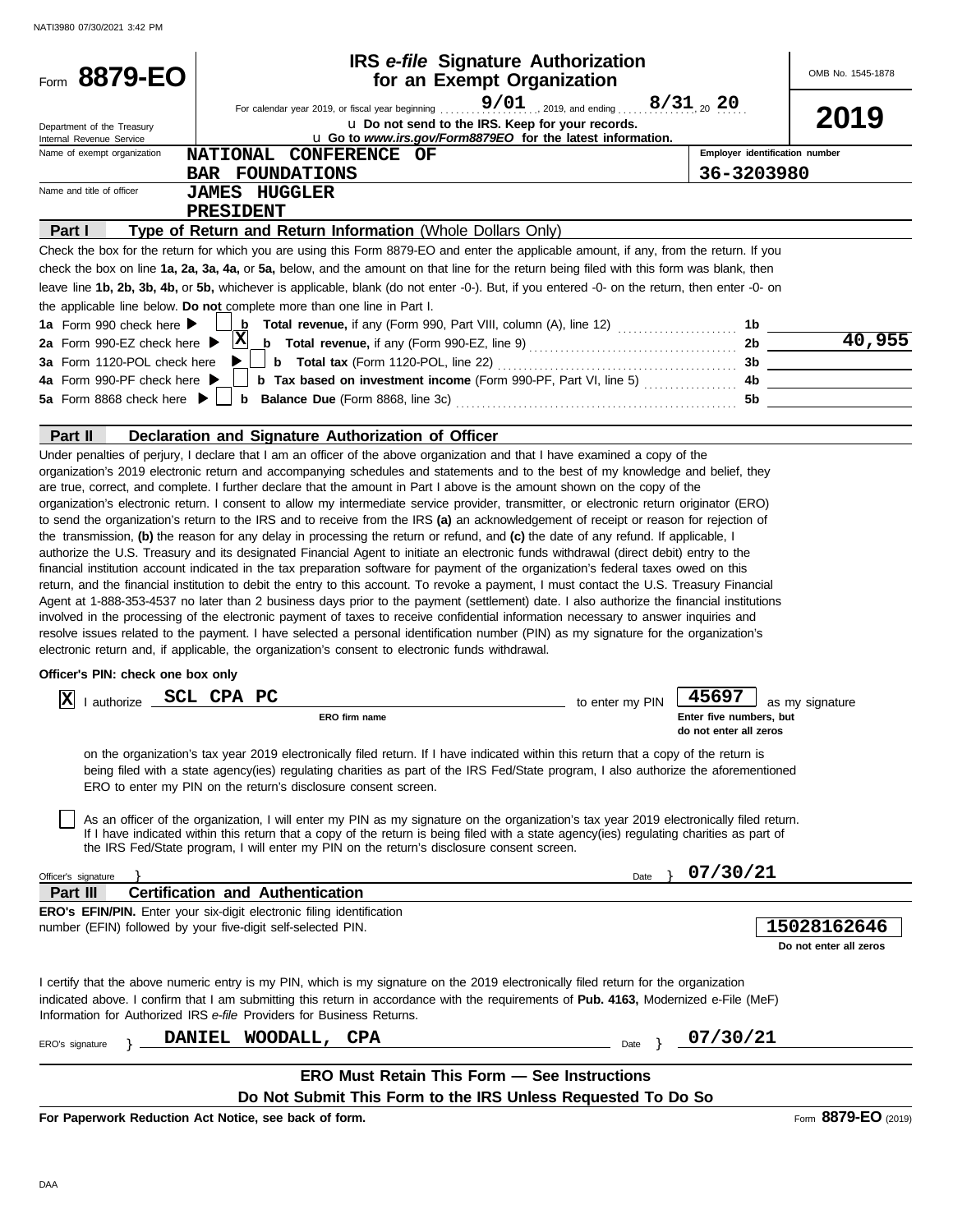|                   |                |                            | <b>Short Form</b>                                                                                                                                                                                                             |                     | OMB No. 1545-0047                |
|-------------------|----------------|----------------------------|-------------------------------------------------------------------------------------------------------------------------------------------------------------------------------------------------------------------------------|---------------------|----------------------------------|
|                   |                | Form 990-EZ                | <b>Return of Organization Exempt From Income Tax</b><br>Under section 501(c), 527, or 4947(a)(1) of the Internal Revenue Code (except private foundations)                                                                    |                     | 2019                             |
|                   |                |                            |                                                                                                                                                                                                                               |                     | <b>Open to Public</b>            |
|                   |                | Department of the Treasury | } Do not enter social security numbers on this form, as it may be made public.                                                                                                                                                |                     | Inspection                       |
|                   |                | Internal Revenue Service   | }Go to www.irs.gov/Form990EZ for instructions and the latest information.                                                                                                                                                     |                     |                                  |
| в                 |                | Check if applicable:       | For the 2019 calendar year, or tax year beginning $09/01/19$ , and ending $08/31/20$                                                                                                                                          |                     |                                  |
|                   | Address change |                            | C Name of organization                                                                                                                                                                                                        |                     | D Employer identification number |
|                   | Name change    |                            | <b>NATIONAL CONFERENCE</b><br>OF<br><b>BAR FOUNDATIONS</b>                                                                                                                                                                    |                     | 36-3203980                       |
|                   | Initial return |                            | Number and street (or P.O. box, if mail is not delivered to street address)<br>Room/suite                                                                                                                                     |                     | E Telephone number               |
|                   |                | Final return/terminated    | 321 N CLARK ST, FL 16                                                                                                                                                                                                         |                     | 312-988-6008                     |
|                   | Amended return |                            | City or town, state or province, country, and ZIP or foreign postal code                                                                                                                                                      |                     | F Group Exemption                |
|                   |                | Application pending        | <b>CHICAGO</b><br>IL 60601                                                                                                                                                                                                    |                     | Number <b>u</b>                  |
| G                 |                | Accounting Method:         | Cash<br>н.                                                                                                                                                                                                                    | Check $\mathbf{u}$  | if the organization is not       |
|                   | Website:       |                            | WWW.NCBF.ORG                                                                                                                                                                                                                  |                     | required to attach Schedule B    |
| J                 |                |                            | Tax-exempt status (check only one) $ \left \mathbf{X}\right $ 501(c)(3)   $\left $ 501(c)( )   (insert no.)<br>527<br>4947(a)(1) or                                                                                           |                     | (Form 990, 990-EZ, or 990-PF).   |
| ĸ.                |                | Form of organization:      | $\overline{\mathbf{X}}$ Corporation<br>Trust<br>Association<br>Other                                                                                                                                                          |                     |                                  |
| L.                |                |                            | Add lines 5b, 6c, and 7b to line 9 to determine gross receipts. If gross receipts are \$200,000 or more, or if total assets                                                                                                   |                     |                                  |
|                   |                |                            |                                                                                                                                                                                                                               |                     | 40,955                           |
|                   | Part I         |                            | Revenue, Expenses, and Changes in Net Assets or Fund Balances (see the instructions for Part I)                                                                                                                               |                     | $\overline{\mathbf{x}}$          |
|                   |                |                            |                                                                                                                                                                                                                               |                     | 5,960                            |
|                   | 1              |                            | Contributions, gifts, grants, and similar amounts received                                                                                                                                                                    | 1<br>$\overline{2}$ | 19,926                           |
|                   | 2<br>3         |                            |                                                                                                                                                                                                                               | 3                   | 15,061                           |
|                   | 4              |                            |                                                                                                                                                                                                                               | 4                   | 8                                |
|                   | 5a             |                            | 5a<br>Gross amount from sale of assets other than inventory                                                                                                                                                                   |                     |                                  |
|                   | b              |                            | 5b                                                                                                                                                                                                                            |                     |                                  |
|                   | с              |                            | Gain or (loss) from sale of assets other than inventory (subtract line 5b from line 5a) [[[[[[[[[[[[[[[[[[[[[                                                                                                                 | 5с                  |                                  |
|                   | 6              |                            | Gaming and fundraising events:                                                                                                                                                                                                |                     |                                  |
|                   | a              |                            | Gross income from gaming (attach Schedule G if greater than                                                                                                                                                                   |                     |                                  |
|                   |                | $$15,000$ )                | 6а                                                                                                                                                                                                                            |                     |                                  |
| Revenue           |                |                            | Gross income from fundraising events (not including \$<br>of contributions                                                                                                                                                    |                     |                                  |
|                   |                |                            | from fundraising events reported on line 1) (attach Schedule G if the                                                                                                                                                         |                     |                                  |
|                   |                |                            | sum of such gross income and contributions exceeds \$15,000)<br>6b                                                                                                                                                            |                     |                                  |
|                   |                |                            | $\sqrt{6c}$<br>c Less: direct expenses from gaming and fundraising events                                                                                                                                                     |                     |                                  |
|                   | d              |                            | Net income or (loss) from gaming and fundraising events (add lines 6a and 6b and subtract                                                                                                                                     |                     |                                  |
|                   |                |                            | 7а                                                                                                                                                                                                                            | 6d                  |                                  |
|                   | 7a<br>b        |                            | 7b                                                                                                                                                                                                                            |                     |                                  |
|                   | c              |                            |                                                                                                                                                                                                                               | 7с                  |                                  |
|                   | 8              |                            |                                                                                                                                                                                                                               | 8                   |                                  |
|                   | 9              |                            |                                                                                                                                                                                                                               | 9                   | 40,955                           |
|                   | 10             |                            |                                                                                                                                                                                                                               | 10                  |                                  |
|                   | 11             |                            | Benefits paid to or for members                                                                                                                                                                                               | 11                  |                                  |
|                   | 12             |                            | Salaries, other compensation, and employee benefits [11] match contains a series of the compensation, and employee benefits [11] match contains a series of the container and state of the state of the state of the state of | 12                  |                                  |
| Expenses          | 13             |                            |                                                                                                                                                                                                                               | 13                  | 6,206                            |
|                   | 14             |                            |                                                                                                                                                                                                                               | 14                  |                                  |
|                   | 15             |                            |                                                                                                                                                                                                                               | 15                  |                                  |
|                   | 16             |                            |                                                                                                                                                                                                                               | 16                  | 31,983                           |
|                   | 17             |                            |                                                                                                                                                                                                                               | 17                  | 38,189                           |
|                   | 18             |                            |                                                                                                                                                                                                                               | 18                  | 2,766                            |
|                   | 19             |                            | Net assets or fund balances at beginning of year (from line 27, column (A)) (must agree with<br>end-of-year figure reported on prior year's return)                                                                           | 19                  | 91,515                           |
| <b>Net Assets</b> | 20             |                            |                                                                                                                                                                                                                               | 20                  |                                  |
|                   | 21             |                            |                                                                                                                                                                                                                               | 21                  | 94,281                           |
|                   |                |                            |                                                                                                                                                                                                                               |                     |                                  |

**For Paperwork Reduction Act Notice, see the separate instructions.**

Form **990-EZ** (2019)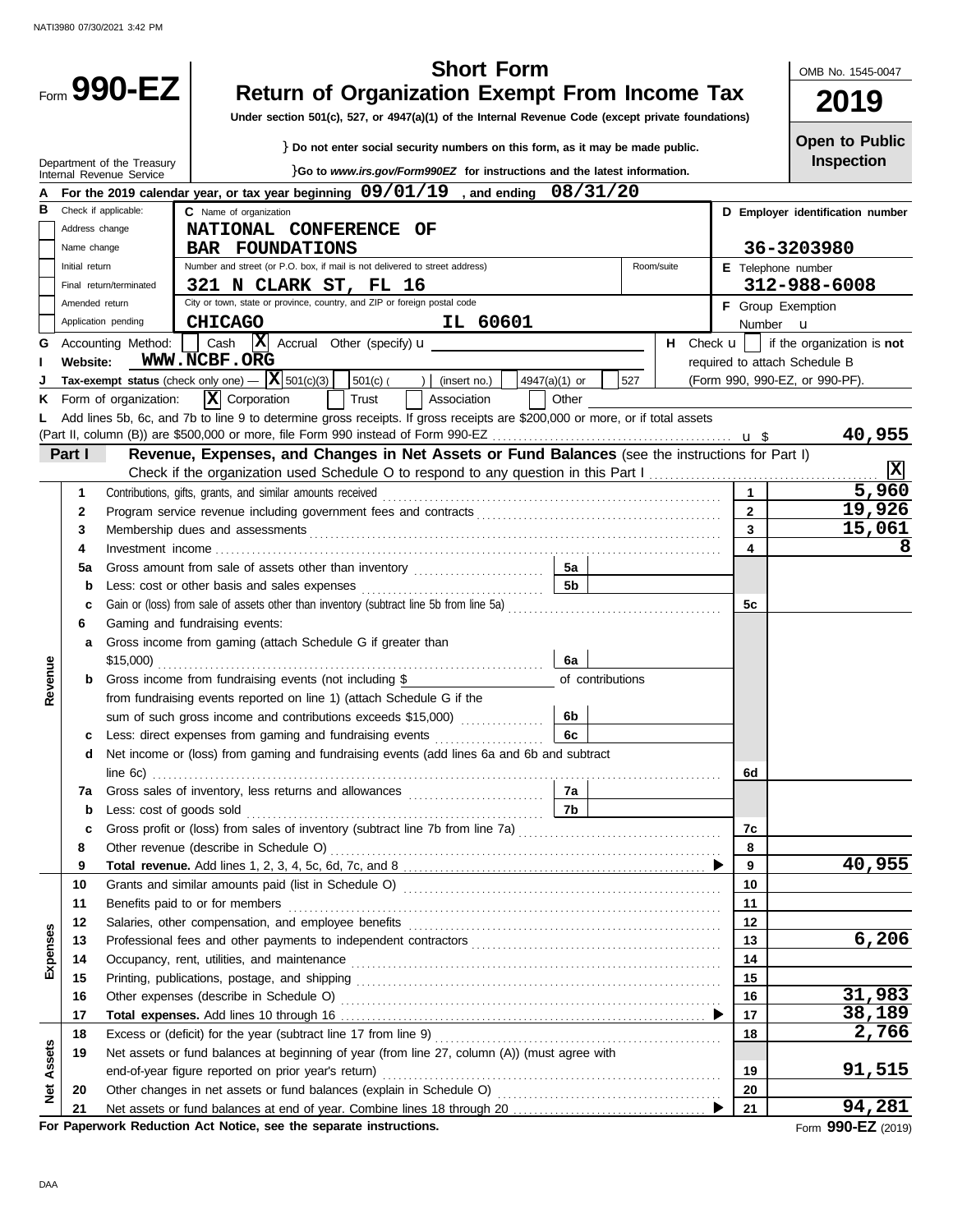| Form 990-EZ (2019)<br>NATIONAL CONFERENCE OF                                                                                                   |                               | 36-3203980                                        |                                                   |          | Page 2                      |
|------------------------------------------------------------------------------------------------------------------------------------------------|-------------------------------|---------------------------------------------------|---------------------------------------------------|----------|-----------------------------|
| Part II<br><b>Balance Sheets</b> (see the instructions for Part II)                                                                            |                               |                                                   |                                                   |          |                             |
|                                                                                                                                                |                               |                                                   |                                                   |          | <b>X</b>                    |
|                                                                                                                                                |                               |                                                   | (A) Beginning of year                             |          | (B) End of year             |
|                                                                                                                                                |                               |                                                   | 87,444                                            | 22       | 90,260                      |
| 23 Land and buildings                                                                                                                          |                               |                                                   | 0                                                 | 23       |                             |
|                                                                                                                                                |                               |                                                   | 14,368                                            | 24       | 5,831                       |
| 25 Total assets                                                                                                                                |                               |                                                   | 101,812                                           | 25       | 96,091                      |
|                                                                                                                                                |                               |                                                   | 10,297                                            | 26       | 1,810                       |
| 27 Net assets or fund balances (line 27 of column (B) must agree with line 21)                                                                 |                               |                                                   | 91,515                                            | 27       | 94,281                      |
| Part III<br>Statement of Program Service Accomplishments (see the instructions for Part III)                                                   |                               |                                                   |                                                   |          |                             |
| Check if the organization used Schedule O to respond to any question in this Part III.                                                         |                               |                                                   | 区                                                 |          | <b>Expenses</b>             |
| What is the organization's primary exempt purpose?                                                                                             |                               |                                                   |                                                   |          | (Required for section       |
| SEE SCHEDULE O                                                                                                                                 |                               |                                                   |                                                   |          | $501(c)(3)$ and $501(c)(4)$ |
| Describe the organization's program service accomplishments for each of its three largest program services,                                    |                               |                                                   |                                                   |          | organizations; optional for |
| as measured by expenses. In a clear and concise manner, describe the services provided, the number of                                          |                               |                                                   |                                                   | others.) |                             |
| persons benefited, and other relevant information for each program title.                                                                      |                               |                                                   |                                                   |          |                             |
| 28<br>MID-YEAR AND ANNUAL MEETINGS FEATURING PROMINENT SPEAKERS IN THE FIELDS OF                                                               |                               |                                                   |                                                   |          |                             |
| CHARITABLE FUNDRAISING AND GRANT MAKING. MAINTAINING A NEWSLETTER AND                                                                          |                               |                                                   |                                                   |          |                             |
| WEBSITE THAT PROMOTES THE EXCHANGE OF IDEAS AMONG BAR FOUNDATION LEADERS.                                                                      |                               |                                                   |                                                   |          |                             |
| (Grants \$                                                                                                                                     |                               |                                                   |                                                   | 28a      | 22,570                      |
| 29                                                                                                                                             |                               |                                                   |                                                   |          |                             |
|                                                                                                                                                |                               |                                                   |                                                   |          |                             |
|                                                                                                                                                |                               |                                                   |                                                   |          |                             |
|                                                                                                                                                |                               |                                                   |                                                   | 29a      |                             |
| (Grants \$                                                                                                                                     |                               |                                                   |                                                   |          |                             |
| 30                                                                                                                                             |                               |                                                   |                                                   |          |                             |
|                                                                                                                                                |                               |                                                   |                                                   |          |                             |
|                                                                                                                                                |                               |                                                   |                                                   |          |                             |
| (Grants \$                                                                                                                                     |                               |                                                   |                                                   | 30a      |                             |
|                                                                                                                                                |                               |                                                   |                                                   |          |                             |
| (Grants \$                                                                                                                                     |                               |                                                   |                                                   | 31a      | 22,570                      |
| List of Officers, Directors, Trustees, and Key Employees (list each one even if not compensated - see the instructions for Part IV)<br>Part IV |                               |                                                   | $\mathbf u$                                       | 32       |                             |
| Check if the organization used Schedule O to respond to any question in this Part IV                                                           |                               |                                                   |                                                   |          |                             |
| (a) Name and title                                                                                                                             | (b) Average<br>hours per week | (c) Reportable<br>compensation                    | (d) Health benefits,<br>contributions to employee |          | (e) Estimated amount of     |
|                                                                                                                                                | devoted to position           | (Forms W-2/1099-MISC)<br>(if not paid, enter -0-) | benefit plans, and<br>deferred compensation       |          | other compensation          |
| <b>JAMES HUGGLER</b>                                                                                                                           |                               |                                                   |                                                   |          |                             |
| <b>PRESIDENT</b>                                                                                                                               | 4.00                          | 0                                                 |                                                   | 0        | 0                           |
| <b>THOMAS TINDER</b>                                                                                                                           |                               |                                                   |                                                   |          |                             |
| <b>PRESIDENT-ELECT</b>                                                                                                                         | 2.00                          | 0                                                 |                                                   | 0        | 0                           |
| <b>MARTHA MADRID</b>                                                                                                                           |                               |                                                   |                                                   |          |                             |
|                                                                                                                                                | 1.00                          | 0                                                 |                                                   | 0        | 0                           |
| <b>SECRETARY</b>                                                                                                                               |                               |                                                   |                                                   |          |                             |
| DANIEL BURNS                                                                                                                                   |                               |                                                   |                                                   |          |                             |
| TREASURER                                                                                                                                      | 4.00                          | 0                                                 |                                                   | 0        | 0                           |
| <b>MARY GROTH</b>                                                                                                                              |                               |                                                   |                                                   |          |                             |
| FORMER PRESIDENT                                                                                                                               | 7.00                          | 0                                                 |                                                   | 0        | 0                           |
| DEBORAH AUSPELMYER                                                                                                                             |                               |                                                   |                                                   |          |                             |
| TRUSTEE                                                                                                                                        | 2.00                          | 0                                                 |                                                   | 0        | 0                           |
| <b>KIRRA JARRATT</b>                                                                                                                           |                               |                                                   |                                                   |          |                             |
| TRUSTEE                                                                                                                                        | 1.00                          | 0                                                 |                                                   | 0        | 0                           |
| <b>CANDICE PACE</b>                                                                                                                            |                               |                                                   |                                                   |          |                             |
| TRUSTEE                                                                                                                                        | 1.00                          | 0                                                 |                                                   | 0        | 0                           |
| <b>HINDA CARBON</b>                                                                                                                            |                               |                                                   |                                                   |          |                             |
| TRUSTEE                                                                                                                                        | 2.00                          | 0                                                 |                                                   | 0        | 0                           |
| ELIZABETH MCELROY                                                                                                                              |                               |                                                   |                                                   |          |                             |
| TRUSTEE                                                                                                                                        | 1.00                          | 0                                                 |                                                   | 0        | 0                           |
| <b>ANDREA STONE</b>                                                                                                                            |                               |                                                   |                                                   |          |                             |
| FORMER PRESIDENT                                                                                                                               | 4.00                          | 0                                                 |                                                   | 0        | 0                           |
| PAMELA ROBINSON                                                                                                                                |                               |                                                   |                                                   |          |                             |
| <b>TRUSTEE</b>                                                                                                                                 | 1.00                          | 0                                                 |                                                   | 0        | 0                           |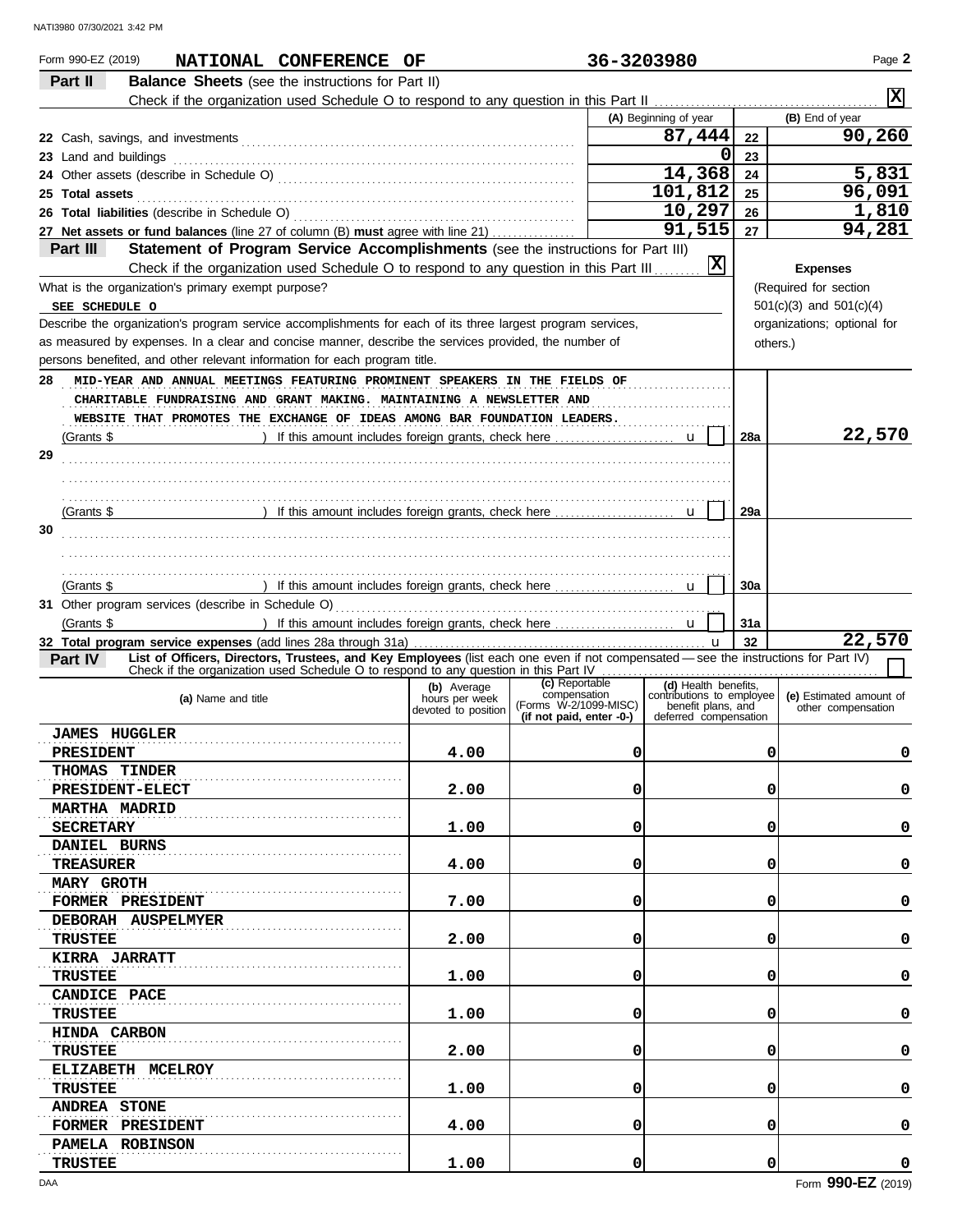All organizations. At any time during the tax year, was the organization a party to a prohibited tax shelter **e 37a** Enter amount of political expenditures, direct or indirect, as described in the instructions ....... **u 37a**  $ZIP + 4$  **u**  $.53713$ IMPACT ASSOCIATION MANAGEMENT Telephone no. u 608-581-5054 **40a** Section 501(c)(3) organizations. Enter amount of tax imposed on the organization during the year under: **b** Section 501(c)(3), 501(c)(4), and 501(c)(29) organizations. Did the organization engage in any section 4958 **d** Section 501(c)(3), 501(c)(4), and 501(c)(29) organizations. Enter amount of tax on line section 4911 **u** is ection 4912 **u** is section 4955 **u** is section 4955 **u** on organization managers or disqualified persons during the year under sections 4912, excess benefit transaction during the year, or did it engage in an excess benefit transaction in a prior year u 4955, and 4958 . . . . . . . . . . . . . . . . . . . . . . . . . . . . . . . . . . . . . . . . . . . . . . . . . . . . . . . . . . . . . . . . . . . . . . . . . . . . . . . . . . . . . . . . . . u **c** Section 501(c)(3), 501(c)(4), and 501(c)(29) organizations. Enter amount of tax imposed **40b 40e** transaction? If "Yes," complete Form 8886-T . . . . . . . . . . . . . . . . . . . . . . . . . . . . . . . . . . . . . . . . . . . . . . . . . . . . . . . . . . . . . . . . . . . . . . . . . . . . . . . . . . . . . . . . . . . **42b Yes No c 42c** At any time during the calendar year, did the organization maintain an office outside the United States? . . . . . . . . . . . . . . . . . . . . . . . . . . . . . If "Yes," enter the name of the foreign country  $\mathbf u$ See the instructions for exceptions and filing requirements for FinCEN Form 114, Report of Foreign Bank and If "Yes," enter the name of the foreign country  $\mathbf u$ a financial account in a foreign country (such as a bank account, securities account, or other financial account)? . . . . . . . . . . . . . . . . . . . . **b** At any time during the calendar year, did the organization have an interest in or a signature or other authority over Page 3 **41 42a** The organization's books are in care of **u** IMPACT ASSOCIATION MANAGEMENT **43 43** and enter the amount of tax-exempt interest received or accrued during the tax year . . . . . . . . . . . . . . . . . . . . . . . . . . . . . . . u List the states with which a copy of this return is filed  $\mathbf u$ Located at **u** MADISON 53713 Section 4947(a)(1) nonexempt charitable trusts filing Form 990-EZ in lieu of **Form 1041 —** Check here . . . . . . . . . . . . . . . . . . . . . . . . . . . . . . . . . . . . . . . . . . . . u **Part V Other Information** (Note the Schedule A and personal benefit contract statement requirements in the **Yes No 33 34 35a** Did the organization have unrelated business gross income of \$1,000 or more during the year from business **b 36 b** Did the organization file **Form 1120-POL** for this year? . . . . . . . . . . . . . . . . . . . . . . . . . . . . . . . . . . . . . . . . . . . . . . . . . . . . . . . . . . . . . . . . . . . . . . . . . . . . . . . . . . **38a b 38b** If "Yes," complete Schedule L, Part II, and enter the total amount involved . . . . . . . . . . . . . . . . . . . . . . . . . . **39 39a b 39b** Gross receipts, included on line 9, for public use of club facilities . . . . . . . . . . . . . . . . . . . . . . . . . . . . . . . . . . . . If "Yes" to line 35a, has the organization filed a Form 990-T for the year? If "No," provide an explanation in Schedule O Section 501(c)(7) organizations. Enter: Did the organization engage in any significant activity not previously reported to the IRS? If "Yes," provide a detailed description of each activity in Schedule O Martham Martha and Alexander and Alexander Activities and Were any significant changes made to the organizing or governing documents? If "Yes," attach a conformed Did the organization undergo a liquidation, dissolution, termination, or significant disposition of net assets Did the organization borrow from, or make any loans to, any officer, director, trustee, or key employee; **or** were any such loans made in a prior year and still outstanding at the end of the tax year covered by this return? **33** copy of the amended documents if they reflect a change to the organization's name. Otherwise, explain the **34** Was the organization a section 501(c)(4), 501(c)(5), or 501(c)(6) organization subject to section 6033(e) notice, **35a 35b** activities (such as those reported on lines 2, 6a, and 7a, among others)? . . . . . . . . . . . . . . . . . . . . . . . . . . . . . . . . . . . . . . . . . . . . . . . . . . . . . . . . . . . . . . . during the year? If "Yes," complete applicable parts of Schedule N . . . . . . . . . . . . . . . . . . . . . . . . . . . . . . . . . . . . . . . . . . . . . . . . . . . . . . . . . . . . . . . . . . . . . **36 37b 38a a** Initiation fees and capital contributions included on line 9 . . . . . . . . . . . . . . . . . . . . . . . . . . . . . . . . . . . . . . . . . . . . that has not been reported on any of its prior Forms 990 or 990-EZ? If "Yes," complete Schedule L, Part I www.www.www. completed instead of Form 990-EZ . . . . . . . . . . . . . . . . . . . . . . . . . . . . . . . . . . . . . . . . . . . . . . . . . . . . . . . . . . . . . . . . . . . . . . . . . . . . . . . . . . . . . . . . . . . . . . . . . . . . . **44a** Did the organization maintain any donor advised funds during the year? If "Yes," Form 990 must be **b** Did the organization operate one or more hospital facilities during the year? If "Yes," Form 990 must be completed instead of Form 990-EZ . . . . . . . . . . . . . . . . . . . . . . . . . . . . . . . . . . . . . . . . . . . . . . . . . . . . . . . . . . . . . . . . . . . . . . . . . . . . . . . . . . . . . . . . . . . . . . . . . . . . . **Yes No 44a 44b** 40c reimbursed by the organization . . . . . . . . . . . . . . . . . . . . . . . . . . . . . . . . . . . . . . . . . . . . . . . . . . . . . . . . . . . . . . . . . . . . . instructions for Part V.) Check if the organization used Schedule O to respond to any question in this Part V ....... change on Schedule O. See instructions entitled and contain an according on Schedule O. See instructions and contain a set of the set of the set of the set of the set of the set of the set of the set of the set of the set **44c 44d** Did the organization receive any payments for indoor tanning services during the year? . . . . . . . . . . . . . . . . . . . . . . . . . . . . . . . . . . . . . . . . . . . . . . . If "Yes" to line 44c, has the organization filed a Form 720 to report these payments? If "No," provide an **d** explanation in Schedule O . . . . . . . . . . . . . . . . . . . . . . . . . . . . . . . . . . . . . . . . . . . . . . . . . . . . . . . . . . . . . . . . . . . . . . . . . . . . . . . . . . . . . . . . . . . . . . . . . . . . . . . . . . . . . . . **c c** reporting, and proxy tax requirements during the year? If "Yes," complete Schedule C, Part III **35c** . . . . . . . . . . . . . . . . . . . . . . . . . . . . . . . . . . . . . . . . . **b 45b** meaning of section 512(b)(13)? If "Yes," Form 990 and Schedule R may need to be completed instead of **45a** Did the organization have a controlled entity within the meaning of section 512(b)(13)? . . . . . . . . . . . . . . . . . . . . . . . . . . . . . . . . . . . . . . . . . . . . . . . Did the organization receive any payment from or engage in any transaction with a controlled entity within the **45a** Form 990-EZ. See instructions Financial Accounts (FBAR). Form 990-EZ (2019) **NATIONAL CONFERENCE OF 36-3203980 X X X X X X X X X IL 5329 FAYETTE AVENUE X X X X X X X**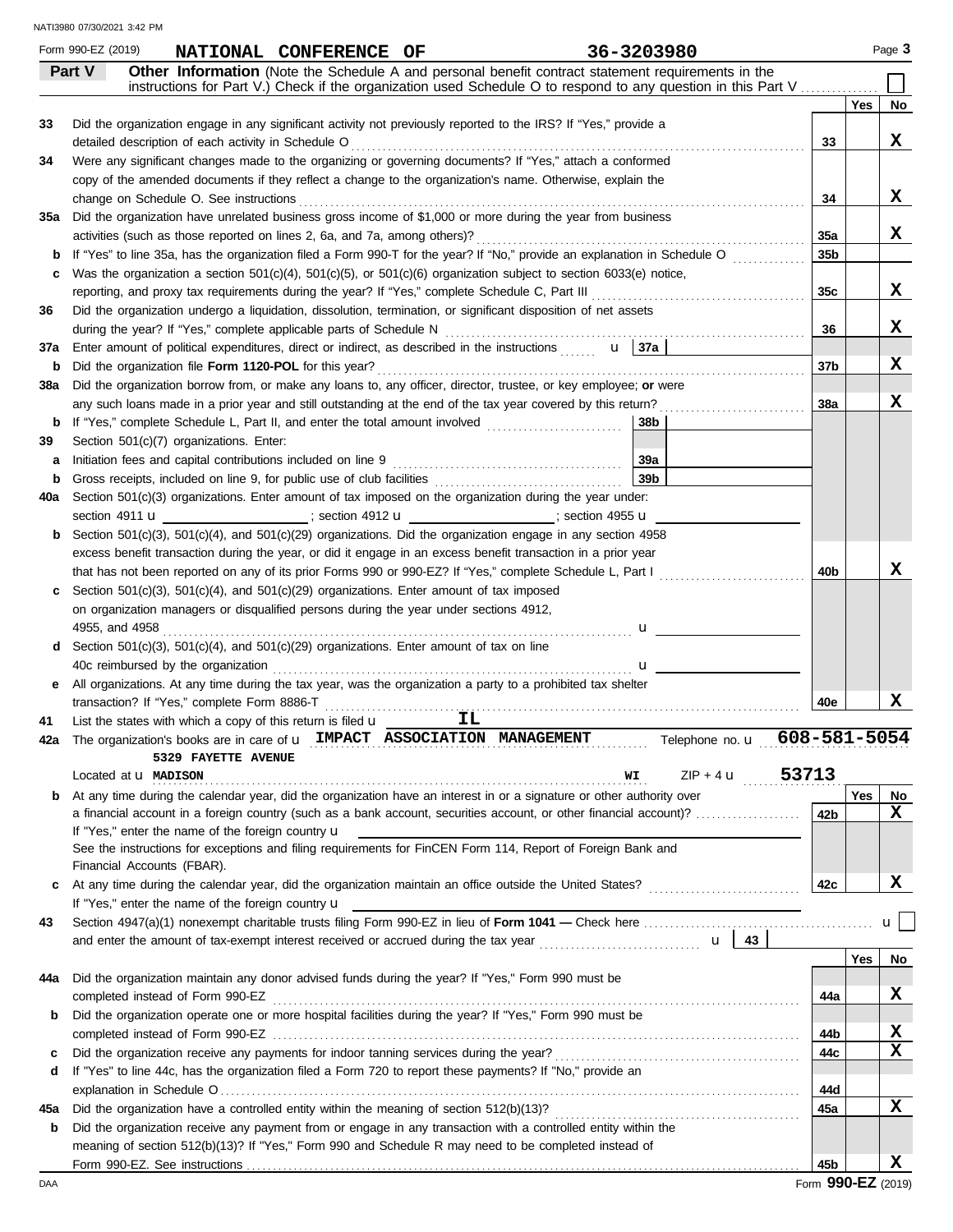|                 |                 | Form 990-EZ (2019)                                                                                  |                                                                      |         |                    | NATIONAL CONFERENCE OF                                       |       |                                                                                                     | 36-3203980                                                                                                                                                                                                                                                                                                               |                     |                                                                                                  |                         |                        |            | Page 4  |
|-----------------|-----------------|-----------------------------------------------------------------------------------------------------|----------------------------------------------------------------------|---------|--------------------|--------------------------------------------------------------|-------|-----------------------------------------------------------------------------------------------------|--------------------------------------------------------------------------------------------------------------------------------------------------------------------------------------------------------------------------------------------------------------------------------------------------------------------------|---------------------|--------------------------------------------------------------------------------------------------|-------------------------|------------------------|------------|---------|
| 46              |                 |                                                                                                     |                                                                      |         |                    |                                                              |       |                                                                                                     | Did the organization engage, directly or indirectly, in political campaign activities on behalf of or in opposition                                                                                                                                                                                                      |                     |                                                                                                  |                         |                        | Yes        | No<br>x |
|                 | Part VI         | 50 and 51.                                                                                          |                                                                      |         |                    | Section 501(c)(3) Organizations Only                         |       |                                                                                                     | All section 501(c)(3) organizations must answer questions 47-49b and 52, and complete the tables for lines                                                                                                                                                                                                               |                     |                                                                                                  |                         | 46                     |            |         |
| 47              |                 |                                                                                                     |                                                                      |         |                    |                                                              |       |                                                                                                     | Did the organization engage in lobbying activities or have a section 501(h) election in effect during the tax                                                                                                                                                                                                            |                     |                                                                                                  |                         |                        | <b>Yes</b> | No      |
| 48              |                 | year? If "Yes," complete Schedule C, Part II                                                        |                                                                      |         |                    |                                                              |       |                                                                                                     |                                                                                                                                                                                                                                                                                                                          |                     |                                                                                                  |                         | 47<br>48               |            | х<br>X  |
| 49a<br>b<br>50  |                 | If "Yes," was the related organization a section 527 organization?                                  |                                                                      |         |                    |                                                              |       |                                                                                                     | Complete this table for the organization's five highest compensated employees (other than officers, directors, trustees, and key<br>employees) who each received more than \$100,000 of compensation from the organization. If there is none, enter "None."                                                              |                     |                                                                                                  |                         | 49a<br>49 <sub>b</sub> |            | x       |
|                 |                 |                                                                                                     | (a) Name and title of each employee                                  |         |                    |                                                              |       | (b) Average<br>hours per week                                                                       | (c) Reportable<br>compensation<br>devoted to position (Forms W-2/1099-MISC)                                                                                                                                                                                                                                              |                     | (d) Health benefits,<br>contributions to employee<br>benefit plans, and<br>deferred compensation | (e) Estimated amount of | other compensation     |            |         |
|                 | <b>NONE</b>     |                                                                                                     |                                                                      |         |                    |                                                              |       |                                                                                                     |                                                                                                                                                                                                                                                                                                                          |                     |                                                                                                  |                         |                        |            |         |
|                 |                 |                                                                                                     |                                                                      |         |                    |                                                              |       |                                                                                                     |                                                                                                                                                                                                                                                                                                                          |                     |                                                                                                  |                         |                        |            |         |
|                 |                 |                                                                                                     |                                                                      |         |                    |                                                              |       |                                                                                                     |                                                                                                                                                                                                                                                                                                                          |                     |                                                                                                  |                         |                        |            |         |
|                 |                 |                                                                                                     |                                                                      |         |                    |                                                              |       |                                                                                                     |                                                                                                                                                                                                                                                                                                                          |                     |                                                                                                  |                         |                        |            |         |
|                 |                 |                                                                                                     |                                                                      |         |                    |                                                              |       |                                                                                                     |                                                                                                                                                                                                                                                                                                                          |                     |                                                                                                  |                         |                        |            |         |
| f<br>51         |                 | Total number of other employees paid over \$100,000                                                 |                                                                      |         |                    |                                                              |       | \$100,000 of compensation from the organization. If there is none, enter "None."                    | Complete this table for the organization's five highest compensated independent contractors who each received more than                                                                                                                                                                                                  |                     |                                                                                                  |                         |                        |            |         |
|                 |                 |                                                                                                     |                                                                      |         |                    | (a) Name and business address of each independent contractor |       |                                                                                                     |                                                                                                                                                                                                                                                                                                                          | (b) Type of service |                                                                                                  |                         | (c) Compensation       |            |         |
| <b>NONE</b>     |                 |                                                                                                     |                                                                      |         |                    |                                                              |       |                                                                                                     |                                                                                                                                                                                                                                                                                                                          |                     |                                                                                                  |                         |                        |            |         |
|                 |                 |                                                                                                     |                                                                      |         |                    |                                                              |       |                                                                                                     |                                                                                                                                                                                                                                                                                                                          |                     |                                                                                                  |                         |                        |            |         |
|                 |                 |                                                                                                     |                                                                      |         |                    |                                                              |       |                                                                                                     |                                                                                                                                                                                                                                                                                                                          |                     |                                                                                                  |                         |                        |            |         |
|                 |                 |                                                                                                     |                                                                      |         |                    |                                                              |       |                                                                                                     |                                                                                                                                                                                                                                                                                                                          |                     |                                                                                                  |                         |                        |            |         |
|                 |                 |                                                                                                     |                                                                      |         |                    |                                                              |       |                                                                                                     |                                                                                                                                                                                                                                                                                                                          |                     |                                                                                                  |                         |                        |            |         |
| d<br>52         |                 | Total number of other independent contractors each receiving over \$100,000<br>completed Schedule A |                                                                      |         |                    |                                                              |       | Did the organization complete Schedule A? Note: All section $501(c)(3)$ organizations must attach a |                                                                                                                                                                                                                                                                                                                          |                     |                                                                                                  | $\overline{\mathbf{x}}$ | Yes                    |            | No      |
|                 |                 |                                                                                                     |                                                                      |         |                    |                                                              |       |                                                                                                     | Under penalties of perjury, I declare that I have examined this return, including accompanying schedules and statements, and to the best of my knowledge and belief, it is<br>true, correct, and complete. Declaration of preparer (other than officer) is based on all information of which preparer has any knowledge. |                     |                                                                                                  |                         |                        |            |         |
| Sign<br>Here    |                 |                                                                                                     | Signature of officer<br><b>JAMES</b><br>Type or print name and title | HUGGLER |                    |                                                              |       |                                                                                                     | Date<br>PRESIDENT                                                                                                                                                                                                                                                                                                        |                     |                                                                                                  |                         |                        |            |         |
| Paid            |                 | Print/Type preparer's name                                                                          |                                                                      |         |                    |                                                              |       | Preparer's signature                                                                                |                                                                                                                                                                                                                                                                                                                          | Date                | Check                                                                                            | if<br>self-employed     | PTIN                   |            |         |
| <b>Preparer</b> | <b>Use Only</b> | DANIEL WOODALL, CPA<br>Firm's name }<br>Firm's address $\}$                                         |                                                                      |         | SCL CPA PC         | <b>16 EXECUTIVE CT STE 2</b>                                 |       | DANIEL WOODALL, CPA                                                                                 |                                                                                                                                                                                                                                                                                                                          |                     | 07/30/21<br>Firm's $EIN$ }                                                                       | 83-1438958              | P02127349              |            |         |
|                 |                 |                                                                                                     |                                                                      |         | <b>BARRINGTON,</b> | ΙL                                                           | 60010 |                                                                                                     |                                                                                                                                                                                                                                                                                                                          |                     | Phone no. 866-725-9824                                                                           |                         |                        |            |         |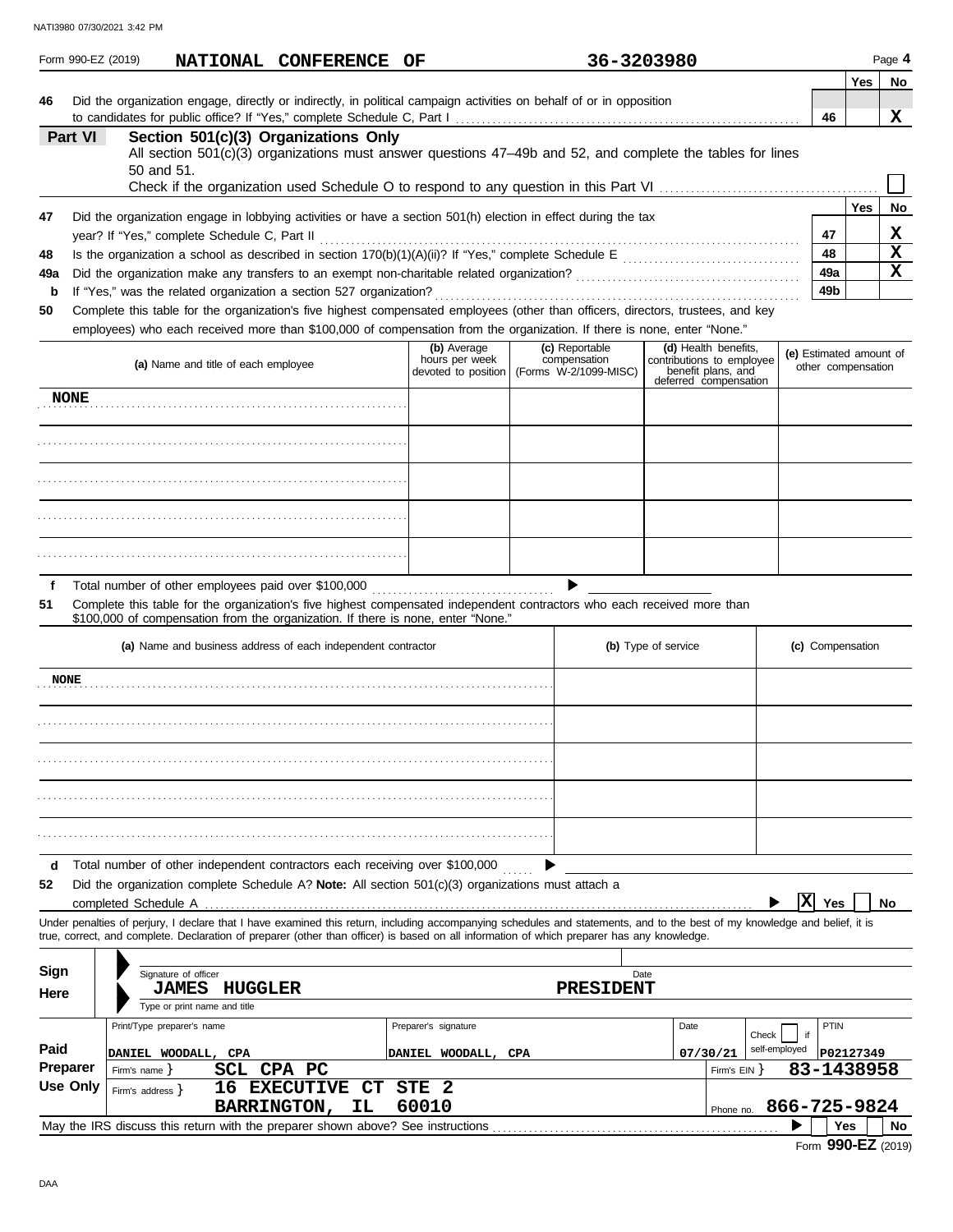| Form 990-EZ (2019)<br>NATIONAL CONFERENCE OF                                                                                                                                                                                           |                                       | 36-3203980                     |                                                   |          | Page 2                                        |
|----------------------------------------------------------------------------------------------------------------------------------------------------------------------------------------------------------------------------------------|---------------------------------------|--------------------------------|---------------------------------------------------|----------|-----------------------------------------------|
| Part II<br><b>Balance Sheets</b> (see the instructions for Part II)                                                                                                                                                                    |                                       |                                |                                                   |          |                                               |
|                                                                                                                                                                                                                                        |                                       |                                |                                                   |          |                                               |
|                                                                                                                                                                                                                                        |                                       |                                | (A) Beginning of year<br> 0                       |          | (B) End of year                               |
| 23 Land and buildings                                                                                                                                                                                                                  |                                       |                                | $\overline{0}$                                    | 22<br>23 |                                               |
|                                                                                                                                                                                                                                        |                                       |                                | $\mathbf 0$                                       | 24       |                                               |
|                                                                                                                                                                                                                                        |                                       |                                | $\overline{0}$                                    | 25       | 0                                             |
| 25 Total assets <b>25 Total</b> assets <b>25 Total assets</b>                                                                                                                                                                          |                                       |                                | $\overline{0}$                                    | 26       | 0                                             |
| 27 Net assets or fund balances (line 27 of column (B) must agree with line 21)                                                                                                                                                         |                                       |                                | $\overline{0}$                                    | 27       | 0                                             |
| Statement of Program Service Accomplishments (see the instructions for Part III)<br>Part III                                                                                                                                           |                                       |                                |                                                   |          |                                               |
| Check if the organization used Schedule O to respond to any question in this Part III.<br>What is the organization's primary exempt purpose?                                                                                           |                                       |                                |                                                   |          | <b>Expenses</b><br>(Required for section      |
|                                                                                                                                                                                                                                        |                                       |                                |                                                   |          | $501(c)(3)$ and $501(c)(4)$                   |
| Describe the organization's program service accomplishments for each of its three largest program services,                                                                                                                            |                                       |                                |                                                   |          | organizations; optional for                   |
| as measured by expenses. In a clear and concise manner, describe the services provided, the number of                                                                                                                                  |                                       |                                |                                                   |          | others.)                                      |
| persons benefited, and other relevant information for each program title.                                                                                                                                                              |                                       |                                |                                                   |          |                                               |
| 28                                                                                                                                                                                                                                     |                                       |                                |                                                   |          |                                               |
|                                                                                                                                                                                                                                        |                                       |                                |                                                   |          |                                               |
|                                                                                                                                                                                                                                        |                                       |                                |                                                   |          |                                               |
| (Grants \$<br>) If this amount includes foreign grants, check here $\ldots$ $\ldots$ $\ldots$ $\ldots$ $\ldots$<br>29                                                                                                                  |                                       |                                |                                                   | 28a      |                                               |
|                                                                                                                                                                                                                                        |                                       |                                |                                                   |          |                                               |
|                                                                                                                                                                                                                                        |                                       |                                |                                                   |          |                                               |
| (Grants \$                                                                                                                                                                                                                             |                                       |                                |                                                   | 29a      |                                               |
| 30                                                                                                                                                                                                                                     |                                       |                                |                                                   |          |                                               |
|                                                                                                                                                                                                                                        |                                       |                                |                                                   |          |                                               |
|                                                                                                                                                                                                                                        |                                       |                                |                                                   |          |                                               |
| (Grants \$                                                                                                                                                                                                                             |                                       |                                |                                                   | 30a      |                                               |
|                                                                                                                                                                                                                                        |                                       |                                |                                                   |          |                                               |
| (Grants \$                                                                                                                                                                                                                             |                                       |                                |                                                   | 31a      |                                               |
|                                                                                                                                                                                                                                        |                                       |                                | u                                                 | 32       |                                               |
| List of Officers, Directors, Trustees, and Key Employees (list each one even if not compensated - see the instructions for Part IV)<br>Part IV<br>Check if the organization used Schedule O to respond to any question in this Part IV |                                       |                                |                                                   |          |                                               |
|                                                                                                                                                                                                                                        | (b) Average                           | (c) Reportable<br>compensation | (d) Health benefits,<br>contributions to employee |          |                                               |
| (a) Name and title                                                                                                                                                                                                                     | hours per week<br>devoted to position | (Forms W-2/1099-MISC)          | benefit plans, and                                |          | (e) Estimated amount of<br>other compensation |
|                                                                                                                                                                                                                                        |                                       | (if not paid, enter -0-)       | deferred compensation                             |          |                                               |
| REBECCA GREEN-JABLONSKY<br><b>TRUSTEE</b>                                                                                                                                                                                              | 1.00                                  | 0                              |                                                   | 0        | 0                                             |
| STEVE JONES                                                                                                                                                                                                                            |                                       |                                |                                                   |          |                                               |
| <b>TRUSTEE</b>                                                                                                                                                                                                                         | 1.00                                  | 0                              |                                                   | 0        | 0                                             |
| TONDANISHA<br><b>TOMLINSON</b>                                                                                                                                                                                                         |                                       |                                |                                                   |          |                                               |
| <b>TRUSTEE</b>                                                                                                                                                                                                                         | 1.00                                  | 0                              |                                                   | 0        | 0                                             |
| NIKKI THOMAS DAVIS                                                                                                                                                                                                                     |                                       |                                |                                                   |          |                                               |
| FORMER SECRETARY                                                                                                                                                                                                                       | 1.00                                  | 0                              |                                                   | 0        | 0                                             |
| PATRICIA DODGE                                                                                                                                                                                                                         |                                       |                                |                                                   |          |                                               |
| <b>FORMER TRUSTEE</b>                                                                                                                                                                                                                  | 1.00                                  | 0                              |                                                   | 0        | 0                                             |
| NANCY A. LONG                                                                                                                                                                                                                          |                                       |                                |                                                   |          |                                               |
| <b>TRUSTEE</b><br>FORMER                                                                                                                                                                                                               | 1.00                                  | 0                              |                                                   | 0        | 0                                             |
|                                                                                                                                                                                                                                        |                                       |                                |                                                   |          |                                               |
|                                                                                                                                                                                                                                        |                                       |                                |                                                   |          |                                               |
|                                                                                                                                                                                                                                        |                                       |                                |                                                   |          |                                               |
|                                                                                                                                                                                                                                        |                                       |                                |                                                   |          |                                               |
|                                                                                                                                                                                                                                        |                                       |                                |                                                   |          |                                               |
|                                                                                                                                                                                                                                        |                                       |                                |                                                   |          |                                               |
|                                                                                                                                                                                                                                        |                                       |                                |                                                   |          |                                               |
|                                                                                                                                                                                                                                        |                                       |                                |                                                   |          |                                               |
|                                                                                                                                                                                                                                        |                                       |                                |                                                   |          |                                               |
|                                                                                                                                                                                                                                        |                                       |                                |                                                   |          |                                               |
|                                                                                                                                                                                                                                        |                                       |                                |                                                   |          |                                               |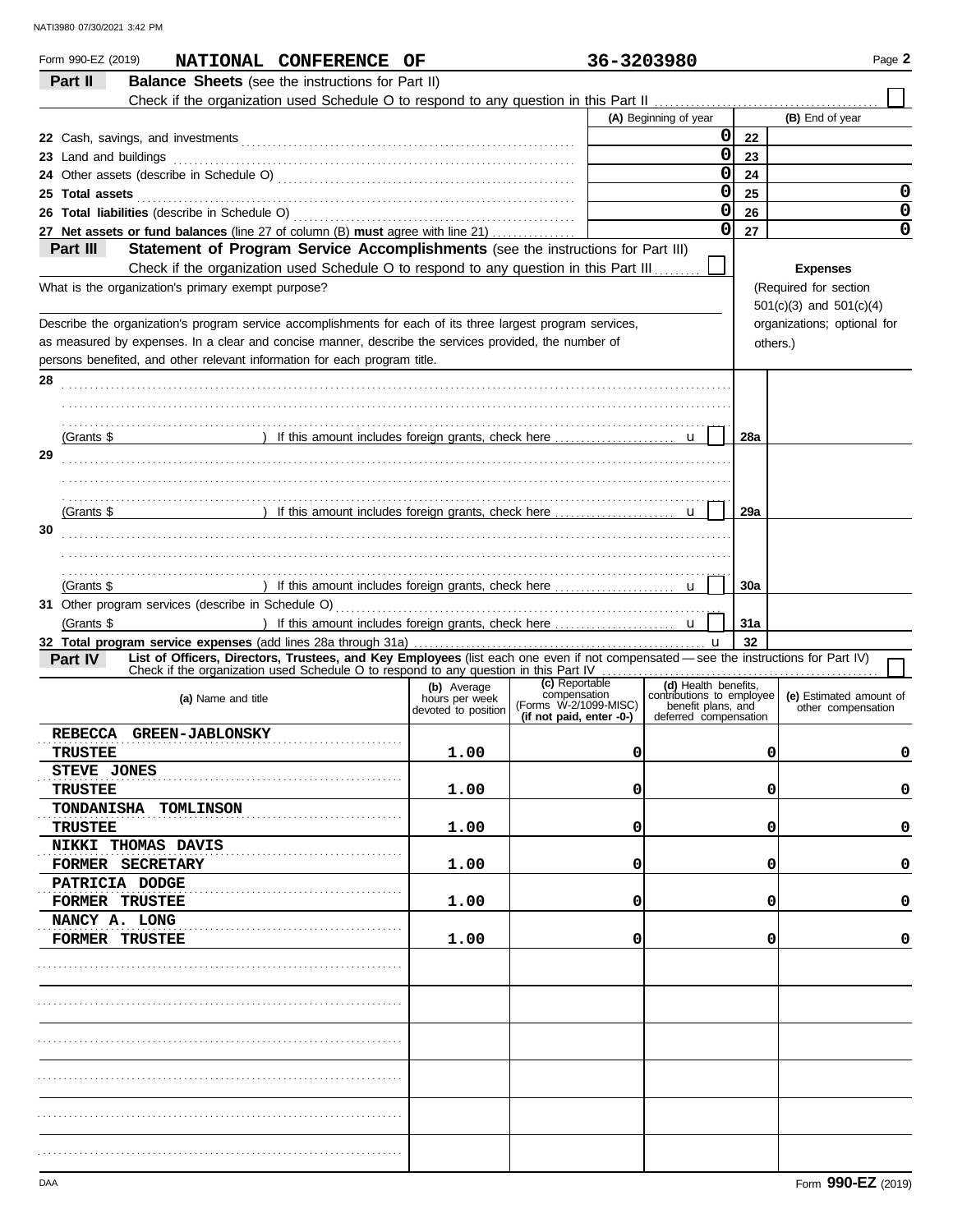|              | <b>SCHEDULE A</b>                                                                                                                                                   |                                                            | <b>Public Charity Status and Public Support</b>                                                                                                                                                                                                                |                                                      |    |                                        |            |                                      |  |
|--------------|---------------------------------------------------------------------------------------------------------------------------------------------------------------------|------------------------------------------------------------|----------------------------------------------------------------------------------------------------------------------------------------------------------------------------------------------------------------------------------------------------------------|------------------------------------------------------|----|----------------------------------------|------------|--------------------------------------|--|
|              | (Form 990 or 990-EZ)                                                                                                                                                |                                                            | Complete if the organization is a section 501(c)(3) organization or a section 4947(a)(1) nonexempt charitable trust.                                                                                                                                           |                                                      |    |                                        |            | <b>2019</b>                          |  |
|              | Department of the Treasury                                                                                                                                          |                                                            | La Attach to Form 990 or Form 990-EZ.                                                                                                                                                                                                                          |                                                      |    |                                        |            | Open to Public                       |  |
|              | Internal Revenue Service                                                                                                                                            |                                                            | <b>u</b> Go to www.irs.gov/Form990 for instructions and the latest information.                                                                                                                                                                                |                                                      |    |                                        |            | Inspection                           |  |
|              | Name of the organization                                                                                                                                            | NATIONAL CONFERENCE<br><b>BAR FOUNDATIONS</b>              | OF                                                                                                                                                                                                                                                             |                                                      |    |                                        | 36-3203980 | Employer identification number       |  |
| Part I       |                                                                                                                                                                     |                                                            | Reason for Public Charity Status (All organizations must complete this part.) See instructions.                                                                                                                                                                |                                                      |    |                                        |            |                                      |  |
|              |                                                                                                                                                                     |                                                            | The organization is not a private foundation because it is: (For lines 1 through 12, check only one box.)                                                                                                                                                      |                                                      |    |                                        |            |                                      |  |
| 1            |                                                                                                                                                                     |                                                            | A church, convention of churches, or association of churches described in section 170(b)(1)(A)(i).                                                                                                                                                             |                                                      |    |                                        |            |                                      |  |
| $\mathbf{2}$ |                                                                                                                                                                     |                                                            | A school described in section 170(b)(1)(A)(ii). (Attach Schedule E (Form 990 or 990-EZ).)                                                                                                                                                                      |                                                      |    |                                        |            |                                      |  |
| 3            |                                                                                                                                                                     |                                                            | A hospital or a cooperative hospital service organization described in section 170(b)(1)(A)(iii).                                                                                                                                                              |                                                      |    |                                        |            |                                      |  |
|              | A medical research organization operated in conjunction with a hospital described in section 170(b)(1)(A)(iii). Enter the hospital's name,<br>4<br>city, and state: |                                                            |                                                                                                                                                                                                                                                                |                                                      |    |                                        |            |                                      |  |
| 5            | An organization operated for the benefit of a college or university owned or operated by a governmental unit described in                                           |                                                            |                                                                                                                                                                                                                                                                |                                                      |    |                                        |            |                                      |  |
|              |                                                                                                                                                                     | section 170(b)(1)(A)(iv). (Complete Part II.)              |                                                                                                                                                                                                                                                                |                                                      |    |                                        |            |                                      |  |
| 6            |                                                                                                                                                                     |                                                            | A federal, state, or local government or governmental unit described in section 170(b)(1)(A)(v).                                                                                                                                                               |                                                      |    |                                        |            |                                      |  |
| 7            |                                                                                                                                                                     |                                                            | An organization that normally receives a substantial part of its support from a governmental unit or from the general public                                                                                                                                   |                                                      |    |                                        |            |                                      |  |
| 8            |                                                                                                                                                                     | described in section 170(b)(1)(A)(vi). (Complete Part II.) | A community trust described in section 170(b)(1)(A)(vi). (Complete Part II.)                                                                                                                                                                                   |                                                      |    |                                        |            |                                      |  |
| 9            |                                                                                                                                                                     |                                                            | An agricultural research organization described in section 170(b)(1)(A)(ix) operated in conjunction with a land-grant college                                                                                                                                  |                                                      |    |                                        |            |                                      |  |
|              | university:                                                                                                                                                         |                                                            | or university or a non-land-grant college of agriculture (see instructions). Enter the name, city, and state of the college or                                                                                                                                 |                                                      |    |                                        |            |                                      |  |
| 10           | $ {\bf x} $                                                                                                                                                         |                                                            | An organization that normally receives: (1) more than 33 1/3% of its support from contributions, membership fees, and gross                                                                                                                                    |                                                      |    |                                        |            |                                      |  |
|              |                                                                                                                                                                     |                                                            | receipts from activities related to its exempt functions—subject to certain exceptions, and (2) no more than 33 1/3% of its                                                                                                                                    |                                                      |    |                                        |            |                                      |  |
|              |                                                                                                                                                                     |                                                            | support from gross investment income and unrelated business taxable income (less section 511 tax) from businesses<br>acquired by the organization after June 30, 1975. See section 509(a)(2). (Complete Part III.)                                             |                                                      |    |                                        |            |                                      |  |
| 11           |                                                                                                                                                                     |                                                            | An organization organized and operated exclusively to test for public safety. See section 509(a)(4).                                                                                                                                                           |                                                      |    |                                        |            |                                      |  |
| 12           |                                                                                                                                                                     |                                                            | An organization organized and operated exclusively for the benefit of, to perform the functions of, or to carry out the purposes                                                                                                                               |                                                      |    |                                        |            |                                      |  |
|              |                                                                                                                                                                     |                                                            | of one or more publicly supported organizations described in section 509(a)(1) or section 509(a)(2). See section 509(a)(3).<br>Check the box in lines 12a through 12d that describes the type of supporting organization and complete lines 12e, 12f, and 12g. |                                                      |    |                                        |            |                                      |  |
|              | a                                                                                                                                                                   |                                                            | Type I. A supporting organization operated, supervised, or controlled by its supported organization(s), typically by giving                                                                                                                                    |                                                      |    |                                        |            |                                      |  |
|              |                                                                                                                                                                     |                                                            | the supported organization(s) the power to regularly appoint or elect a majority of the directors or trustees of the<br>supporting organization. You must complete Part IV, Sections A and B.                                                                  |                                                      |    |                                        |            |                                      |  |
|              | b                                                                                                                                                                   |                                                            | Type II. A supporting organization supervised or controlled in connection with its supported organization(s), by having                                                                                                                                        |                                                      |    |                                        |            |                                      |  |
|              |                                                                                                                                                                     |                                                            | control or management of the supporting organization vested in the same persons that control or manage the supported                                                                                                                                           |                                                      |    |                                        |            |                                      |  |
|              |                                                                                                                                                                     |                                                            | organization(s). You must complete Part IV, Sections A and C.                                                                                                                                                                                                  |                                                      |    |                                        |            |                                      |  |
|              | c                                                                                                                                                                   |                                                            | Type III functionally integrated. A supporting organization operated in connection with, and functionally integrated with,<br>its supported organization(s) (see instructions). You must complete Part IV, Sections A, D, and E.                               |                                                      |    |                                        |            |                                      |  |
|              | d                                                                                                                                                                   |                                                            | Type III non-functionally integrated. A supporting organization operated in connection with its supported organization(s)                                                                                                                                      |                                                      |    |                                        |            |                                      |  |
|              |                                                                                                                                                                     |                                                            | that is not functionally integrated. The organization generally must satisfy a distribution requirement and an attentiveness                                                                                                                                   |                                                      |    |                                        |            |                                      |  |
|              | е                                                                                                                                                                   |                                                            | requirement (see instructions). You must complete Part IV, Sections A and D, and Part V.<br>Check this box if the organization received a written determination from the IRS that it is a Type I, Type II, Type III                                            |                                                      |    |                                        |            |                                      |  |
|              |                                                                                                                                                                     |                                                            | functionally integrated, or Type III non-functionally integrated supporting organization.                                                                                                                                                                      |                                                      |    |                                        |            |                                      |  |
|              | f                                                                                                                                                                   | Enter the number of supported organizations                |                                                                                                                                                                                                                                                                |                                                      |    |                                        |            |                                      |  |
|              | g                                                                                                                                                                   |                                                            | Provide the following information about the supported organization(s).                                                                                                                                                                                         |                                                      |    |                                        |            |                                      |  |
|              | (i) Name of supported<br>organization                                                                                                                               | (ii) EIN                                                   | (iii) Type of organization<br>(described on lines 1-10                                                                                                                                                                                                         | (iv) Is the organization<br>listed in your governing |    | (v) Amount of monetary<br>support (see |            | (vi) Amount of<br>other support (see |  |
|              |                                                                                                                                                                     |                                                            | above (see instructions))                                                                                                                                                                                                                                      | document?                                            |    | instructions)                          |            | instructions)                        |  |
|              |                                                                                                                                                                     |                                                            |                                                                                                                                                                                                                                                                | Yes                                                  | No |                                        |            |                                      |  |
| (A)          |                                                                                                                                                                     |                                                            |                                                                                                                                                                                                                                                                |                                                      |    |                                        |            |                                      |  |
| (B)          |                                                                                                                                                                     |                                                            |                                                                                                                                                                                                                                                                |                                                      |    |                                        |            |                                      |  |
| (C)          |                                                                                                                                                                     |                                                            |                                                                                                                                                                                                                                                                |                                                      |    |                                        |            |                                      |  |
| (D)          |                                                                                                                                                                     |                                                            |                                                                                                                                                                                                                                                                |                                                      |    |                                        |            |                                      |  |
| (E)          |                                                                                                                                                                     |                                                            |                                                                                                                                                                                                                                                                |                                                      |    |                                        |            |                                      |  |
|              |                                                                                                                                                                     |                                                            |                                                                                                                                                                                                                                                                |                                                      |    |                                        |            |                                      |  |
| Total        |                                                                                                                                                                     |                                                            |                                                                                                                                                                                                                                                                |                                                      |    |                                        |            |                                      |  |

**For Paperwork Reduction Act Notice, see the Instructions for Form 990 or 990-EZ.**

**Schedule A (Form 990 or 990-EZ) 2019**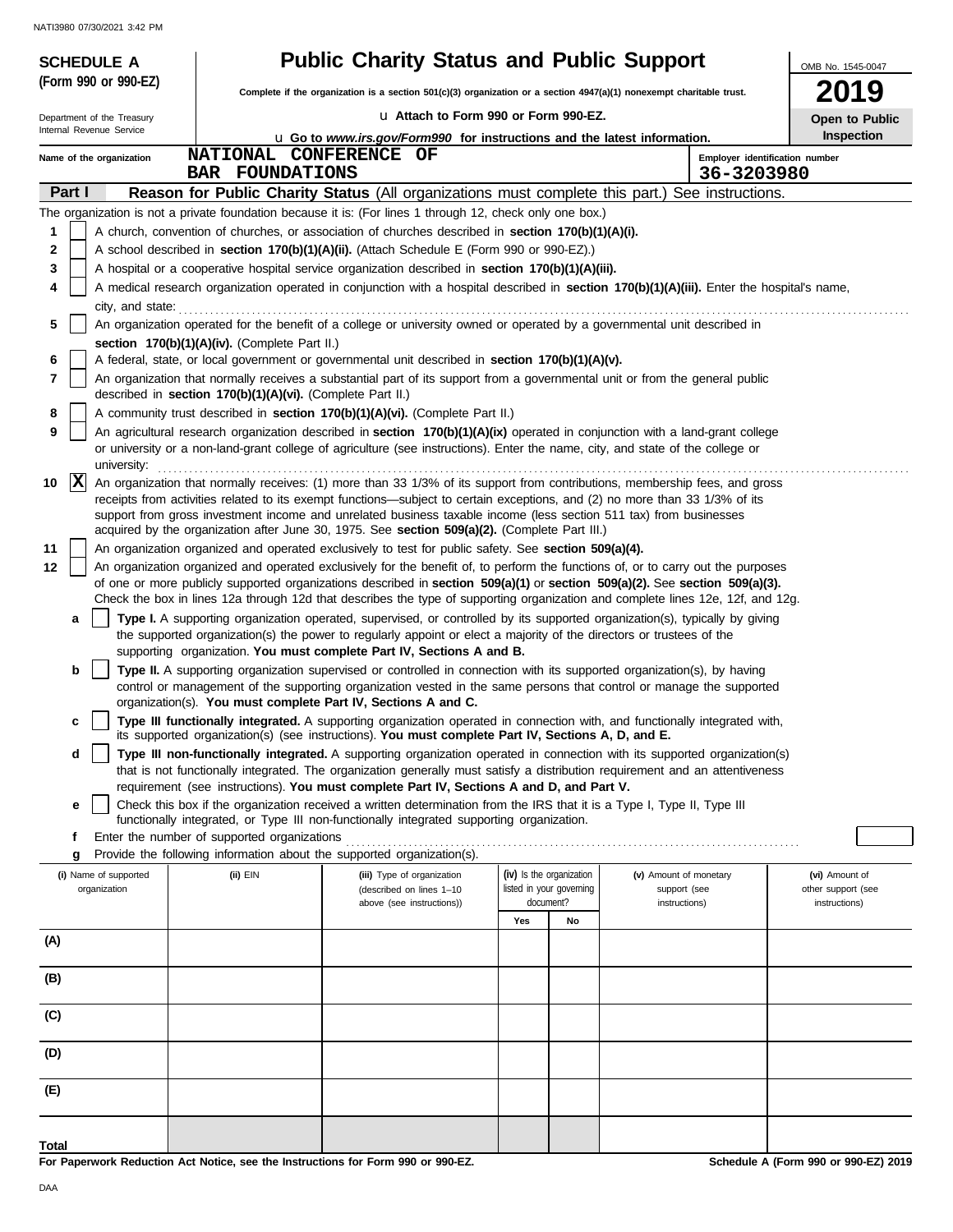|              | Schedule A (Form 990 or 990-EZ) 2019                                                                                                                                                                                                                                                      |          | NATIONAL CONFERENCE OF |            |            | 36-3203980 |    | Page 2    |  |
|--------------|-------------------------------------------------------------------------------------------------------------------------------------------------------------------------------------------------------------------------------------------------------------------------------------------|----------|------------------------|------------|------------|------------|----|-----------|--|
|              | Support Schedule for Organizations Described in Sections 170(b)(1)(A)(iv) and 170(b)(1)(A)(vi)<br>Part II                                                                                                                                                                                 |          |                        |            |            |            |    |           |  |
|              | (Complete only if you checked the box on line 5, 7, or 8 of Part I or if the organization failed to qualify under                                                                                                                                                                         |          |                        |            |            |            |    |           |  |
|              | Part III. If the organization fails to qualify under the tests listed below, please complete Part III.)                                                                                                                                                                                   |          |                        |            |            |            |    |           |  |
|              | Section A. Public Support                                                                                                                                                                                                                                                                 |          |                        |            |            |            |    |           |  |
|              | Calendar year (or fiscal year beginning in)<br>$\mathbf{u}$                                                                                                                                                                                                                               | (a) 2015 | (b) 2016               | $(c)$ 2017 | $(d)$ 2018 | $(e)$ 2019 |    | (f) Total |  |
| 1            | Gifts, grants, contributions, and<br>membership fees received. (Do not<br>include any "unusual grants.")                                                                                                                                                                                  |          |                        |            |            |            |    |           |  |
| $\mathbf{2}$ | Tax revenues levied for the<br>organization's benefit and either paid<br>to or expended on its behalf                                                                                                                                                                                     |          |                        |            |            |            |    |           |  |
| 3            | The value of services or facilities<br>furnished by a governmental unit to the<br>organization without charge                                                                                                                                                                             |          |                        |            |            |            |    |           |  |
| 4            | Total. Add lines 1 through 3                                                                                                                                                                                                                                                              |          |                        |            |            |            |    |           |  |
| 5            | The portion of total contributions by<br>each person (other than a<br>governmental unit or publicly<br>supported organization) included on<br>line 1 that exceeds 2% of the amount<br>shown on line 11, column (f) $\ldots$                                                               |          |                        |            |            |            |    |           |  |
| 6            | Public support. Subtract line 5 from line 4.                                                                                                                                                                                                                                              |          |                        |            |            |            |    |           |  |
|              | <b>Section B. Total Support</b>                                                                                                                                                                                                                                                           |          |                        |            |            |            |    |           |  |
|              | Calendar year (or fiscal year beginning in)<br>$\mathbf{u}$                                                                                                                                                                                                                               | (a) 2015 | (b) 2016               | $(c)$ 2017 | $(d)$ 2018 | (e) 2019   |    | (f) Total |  |
| 7            | Amounts from line 4                                                                                                                                                                                                                                                                       |          |                        |            |            |            |    |           |  |
| 8            | Gross income from interest, dividends,<br>payments received on securities loans,<br>rents, royalties, and income from<br>similar sources                                                                                                                                                  |          |                        |            |            |            |    |           |  |
| 9            | Net income from unrelated business<br>activities, whether or not the business<br>is regularly carried on                                                                                                                                                                                  |          |                        |            |            |            |    |           |  |
| 10           | Other income. Do not include gain or<br>loss from the sale of capital assets<br>(Explain in Part VI.)                                                                                                                                                                                     |          |                        |            |            |            |    |           |  |
| 11           | Total support. Add lines 7 through 10                                                                                                                                                                                                                                                     |          |                        |            |            |            | 12 |           |  |
| 12           | First five years. If the Form 990 is for the organization's first, second, third, fourth, or fifth tax year as a section 501(c)(3)                                                                                                                                                        |          |                        |            |            |            |    |           |  |
| 13           |                                                                                                                                                                                                                                                                                           |          |                        |            |            |            |    |           |  |
|              | organization, check this box and stop here <i>maching and accordination</i> and according to the state of the state of the state of the state of the state of the state of the state of the state of the state of the state of the<br>Section C. Computation of Public Support Percentage |          |                        |            |            |            |    |           |  |
| 14           | Public support percentage for 2019 (line 6, column (f) divided by line 11, column (f)) [[[[[[[[[[[[[[[[[[[[[[                                                                                                                                                                             |          |                        |            |            |            | 14 | %         |  |
| 15           | Public support percentage from 2018 Schedule A, Part II, line 14                                                                                                                                                                                                                          |          |                        |            |            |            | 15 | %         |  |
| 16a          | 33 1/3% support test-2019. If the organization did not check the box on line 13, and line 14 is 33 1/3% or more, check this                                                                                                                                                               |          |                        |            |            |            |    |           |  |
|              | box and stop here. The organization qualifies as a publicly supported organization <b>construes and stop here.</b> The organization                                                                                                                                                       |          |                        |            |            |            |    |           |  |
| b            | 33 1/3% support test-2018. If the organization did not check a box on line 13 or 16a, and line 15 is 33 1/3% or more, check                                                                                                                                                               |          |                        |            |            |            |    |           |  |
|              | this box and stop here. The organization qualifies as a publicly supported organization                                                                                                                                                                                                   |          |                        |            |            |            |    |           |  |
| 17a          | 10%-facts-and-circumstances test-2019. If the organization did not check a box on line 13, 16a, or 16b, and line 14 is                                                                                                                                                                    |          |                        |            |            |            |    |           |  |
|              | 10% or more, and if the organization meets the "facts-and-circumstances" test, check this box and stop here. Explain in                                                                                                                                                                   |          |                        |            |            |            |    |           |  |
|              | Part VI how the organization meets the "facts-and-circumstances" test. The organization qualifies as a publicly supported                                                                                                                                                                 |          |                        |            |            |            |    |           |  |
|              | organization                                                                                                                                                                                                                                                                              |          |                        |            |            |            |    |           |  |
| b            | 10%-facts-and-circumstances test-2018. If the organization did not check a box on line 13, 16a, 16b, or 17a, and line                                                                                                                                                                     |          |                        |            |            |            |    |           |  |
|              | 15 is 10% or more, and if the organization meets the "facts-and-circumstances" test, check this box and stop here.                                                                                                                                                                        |          |                        |            |            |            |    |           |  |
|              | Explain in Part VI how the organization meets the "facts-and-circumstances" test. The organization qualifies as a publicly                                                                                                                                                                |          |                        |            |            |            |    |           |  |
|              | supported organization                                                                                                                                                                                                                                                                    |          |                        |            |            |            |    |           |  |
| 18           | Private foundation. If the organization did not check a box on line 13, 16a, 16b, 17a, or 17b, check this box and see                                                                                                                                                                     |          |                        |            |            |            |    |           |  |
|              | <b>instructions</b>                                                                                                                                                                                                                                                                       |          |                        |            |            |            |    |           |  |

**Schedule A (Form 990 or 990-EZ) 2019**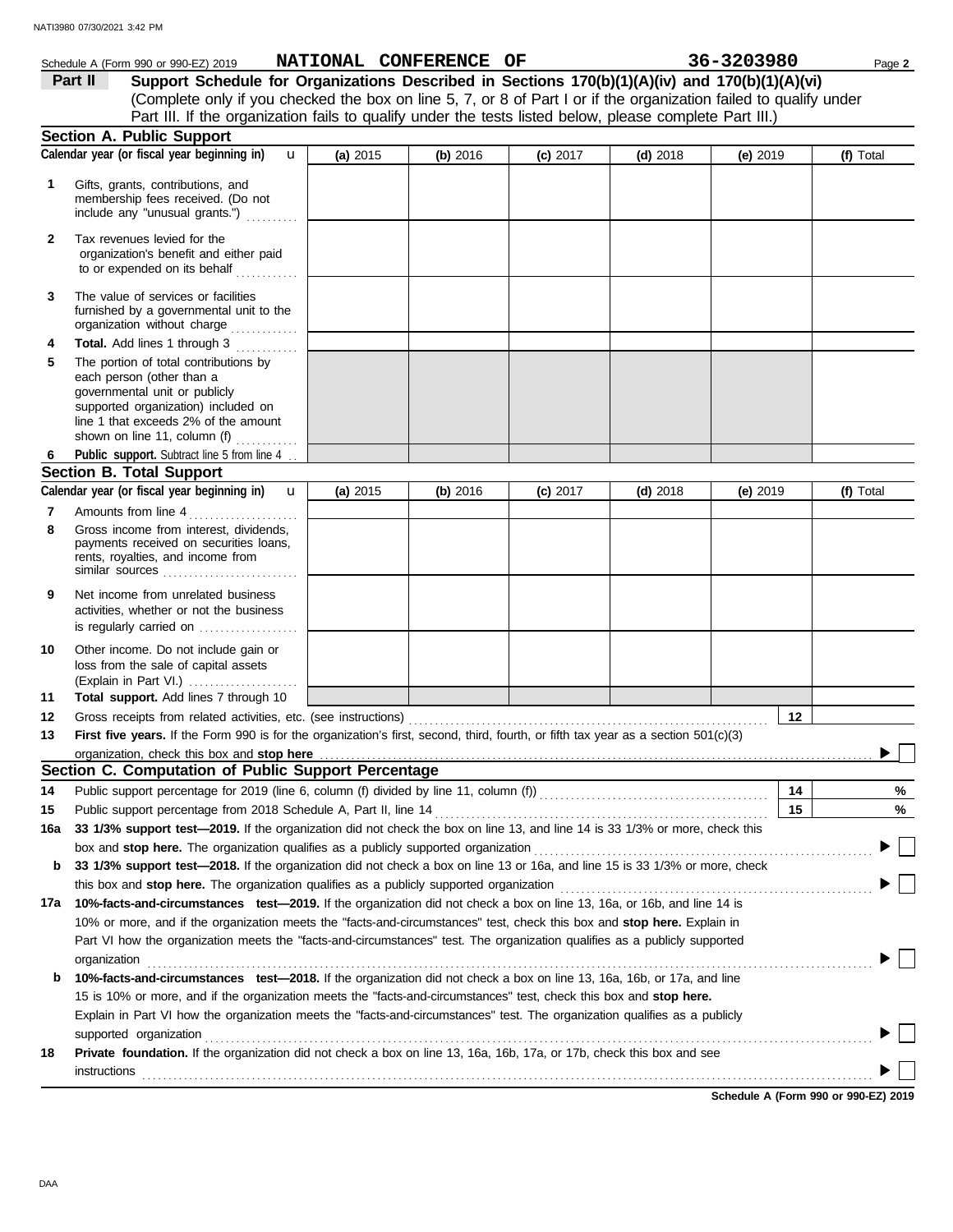#### **Section B. Total Support** unrelated trade or business under section 513 **Part III Support Schedule for Organizations Described in Section 509(a)(2)** (Complete only if you checked the box on line 10 of Part I or if the organization failed to qualify under Part II. **1 2 3 6 8** Schedule A (Form 990 or 990-EZ) 2019 Page **3 NATIONAL CONFERENCE OF 36-3203980** Gifts, grants, contributions, and membership fees received. (Do not include any "unusual grants.") . . . . . . **Public support.** (Subtract line 7c from Gross receipts from admissions, merchandise sold or services performed, or facilities furnished in any activity that is related to the Gross receipts from activities that are not an **Total.** Add lines 1 through 5 ............. **Section A. Public Support** organization's tax-exempt purpose ......... **4** Tax revenues levied for the organization's benefit and either paid to or expended on its behalf when  $\cdots$ organization without charge .............. furnished by a governmental unit to the **5** The value of services or facilities **7a** Amounts included on lines 1, 2, and 3 received from disqualified persons **b** Amounts included on lines 2 and 3 received from other than disqualified persons that exceed the greater of \$5,000 or 1% of the amount on line 13 for the year ... **c** Add lines 7a and 7b . . . . . . . . . . . . . . . . . . . . . **9 (a)** 2015 **(b)** 2016 **(c)** 2017 **(d)** 2018 **(e)** 2019 **(f)** Total **(f)** Total line 6.) . . . . . . . . . . . . . . . . . . . . . . . . . . . . . . . . . . . **Calendar year (or fiscal year beginning in) Calendar year (or fiscal year beginning in)**  If the organization fails to qualify under the tests listed below, please complete Part II.) **(a)** 2015 **(b)** 2016 **(c)** 2017 **(d)** 2018 **(e)** 2019 u u **22,500 28,165 28,025 24,908 21,021 124,619 36,225 36,103 29,414 28,249 19,926 149,917 58,725 64,268 57,439 53,157 40,947 274,536 274,536 58,725 64,268 57,439 53,157 40,947 274,536** NATI3980 07/30/2021 3:42 PM

| 9   | Amounts from line 6                                                                                                                                                              | 58,725 | 64,268          | 57,439 | 53,157 | 40,947 | 274,536 |
|-----|----------------------------------------------------------------------------------------------------------------------------------------------------------------------------------|--------|-----------------|--------|--------|--------|---------|
| 10a | Gross income from interest, dividends,<br>payments received on securities loans, rents,<br>royalties, and income from similar sources                                            | 13     | 13 <sup>1</sup> | 12     | 13     |        | 59      |
| b   | Unrelated business taxable income (less<br>section 511 taxes) from businesses<br>acquired after June 30, 1975                                                                    |        |                 |        |        |        |         |
| C   | Add lines 10a and 10b                                                                                                                                                            | 13     | 13 <sup>1</sup> | 12     | 13     |        | 59      |
| 11  | Net income from unrelated business<br>activities not included in line 10b, whether<br>or not the business is regularly carried on                                                |        |                 |        |        |        |         |
| 12  | Other income. Do not include gain or<br>loss from the sale of capital assets<br>(Explain in Part VI.)                                                                            |        |                 |        |        |        |         |
| 13  | Total support. (Add lines 9, 10c, 11,                                                                                                                                            |        |                 |        |        |        |         |
|     | and $12.$ )                                                                                                                                                                      | 58,738 | 64,281          | 57,451 | 53,170 | 40,955 | 274,595 |
| 14  | First five years. If the Form 990 is for the organization's first, second, third, fourth, or fifth tax year as a section 501(c)(3)<br>organization, check this box and stop here |        |                 |        |        |        |         |
|     | Section C. Computation of Public Support Percentage                                                                                                                              |        |                 |        |        |        |         |
| 15  |                                                                                                                                                                                  |        |                 |        |        | 15     | 99.98%  |
| 16  |                                                                                                                                                                                  |        |                 |        |        | 16     | 99.98%  |
|     | Section D. Computation of Investment Income Percentage                                                                                                                           |        |                 |        |        |        |         |
| 17  | Investment income percentage for 2019 (line 10c, column (f), divided by line 13, column (f))                                                                                     |        |                 |        |        |        | %       |
| 18  | Investment income percentage from 2018 Schedule A. Part III. line 17                                                                                                             |        |                 |        |        |        | $\%$    |

**18** Investment income percentage from **2018** Schedule A, Part III, line 17 . . . . . . . . . . . . . . . . . . . . . . . . . . . . . . . . . . . . . . . . . . . . . . . . . . . . . . . . . . **18**

17 is not more than 33 1/3%, check this box and **stop here.** The organization qualifies as a publicly supported organization . . . . . . . . . . . . . . . . . . . . . **19a 33 1/3% support tests—2019.** If the organization did not check the box on line 14, and line 15 is more than 33 1/3%, and line

**b 33 1/3% support tests—2018.** If the organization did not check a box on line 14 or line 19a, and line 16 is more than 33 1/3%, and line 18 is not more than 33 1/3%, check this box and **stop here.** The organization qualifies as a publicly supported organization . . . . . . . . . . . . . . . . .

**20 Private foundation.** If the organization did not check a box on line 14, 19a, or 19b, check this box and see instructions . . . . . . . . . . . . . . . . . . . . . . . . .

**X**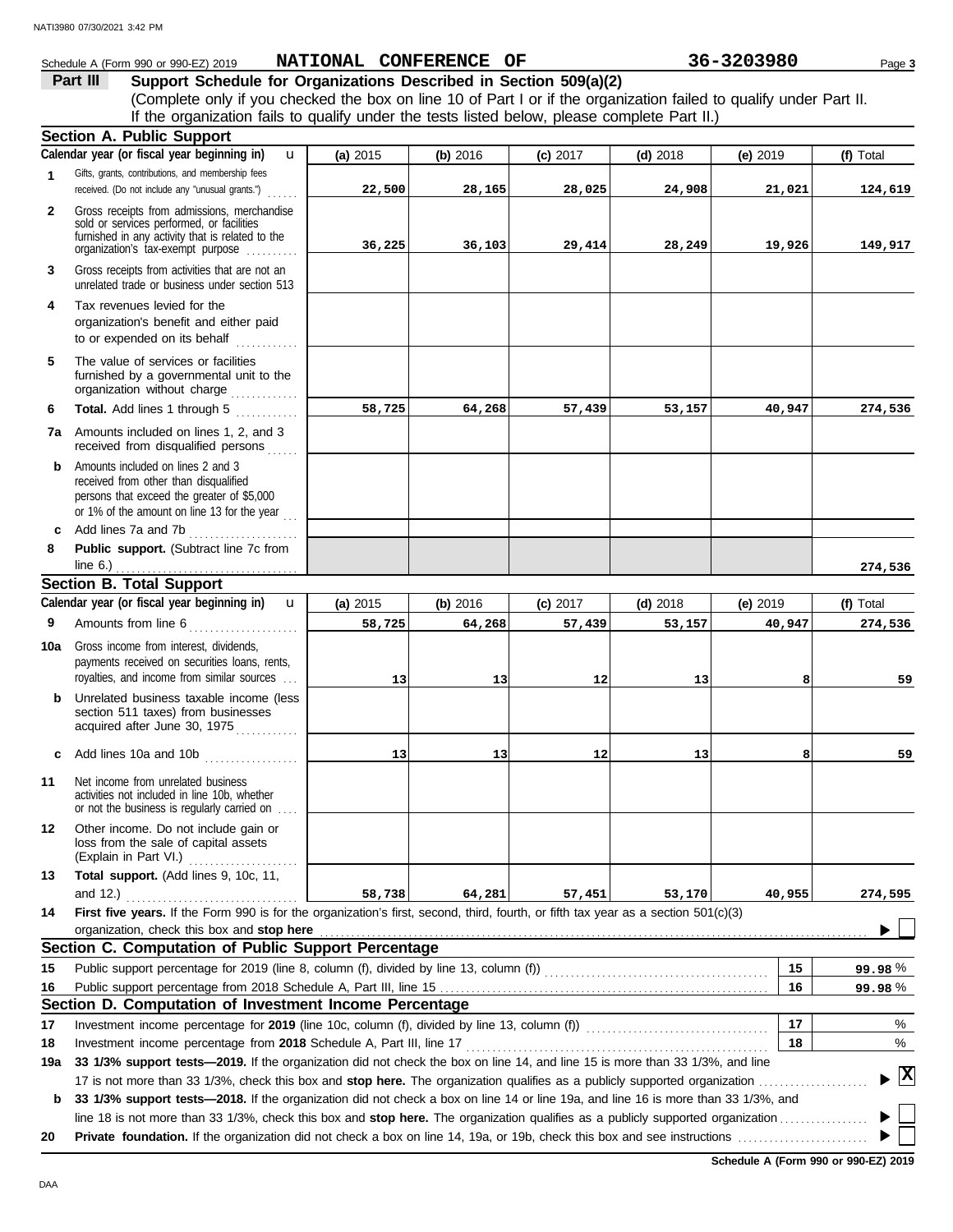|     | NATIONAL CONFERENCE OF<br>Schedule A (Form 990 or 990-EZ) 2019                                                                                                                   | 36-3203980                           | Page 4    |
|-----|----------------------------------------------------------------------------------------------------------------------------------------------------------------------------------|--------------------------------------|-----------|
|     | Part IV<br><b>Supporting Organizations</b>                                                                                                                                       |                                      |           |
|     | (Complete only if you checked a box in line 12 on Part I. If you checked 12a of Part I, complete Sections A                                                                      |                                      |           |
|     | and B. If you checked 12b of Part I, complete Sections A and C. If you checked 12c of Part I, complete                                                                           |                                      |           |
|     | Sections A, D, and E. If you checked 12d of Part I, complete Sections A and D, and complete Part V.)                                                                             |                                      |           |
|     | Section A. All Supporting Organizations                                                                                                                                          |                                      |           |
|     |                                                                                                                                                                                  |                                      | Yes<br>No |
| 1   | Are all of the organization's supported organizations listed by name in the organization's governing                                                                             |                                      |           |
|     | documents? If "No," describe in Part VI how the supported organizations are designated. If designated by                                                                         |                                      |           |
|     | class or purpose, describe the designation. If historic and continuing relationship, explain.                                                                                    | 1                                    |           |
| 2   | Did the organization have any supported organization that does not have an IRS determination of status                                                                           |                                      |           |
|     | under section 509(a)(1) or (2)? If "Yes," explain in Part VI how the organization determined that the supported                                                                  |                                      |           |
|     | organization was described in section 509(a)(1) or (2).                                                                                                                          | $\mathbf{2}$                         |           |
| За  | Did the organization have a supported organization described in section $501(c)(4)$ , (5), or (6)? If "Yes," answer                                                              |                                      |           |
|     | $(b)$ and $(c)$ below.                                                                                                                                                           | За                                   |           |
| b   | Did the organization confirm that each supported organization qualified under section $501(c)(4)$ , $(5)$ , or $(6)$ and                                                         |                                      |           |
|     | satisfied the public support tests under section 509(a)(2)? If "Yes," describe in Part VI when and how the                                                                       |                                      |           |
|     | organization made the determination.                                                                                                                                             | 3b                                   |           |
| c   | Did the organization ensure that all support to such organizations was used exclusively for section $170(c)(2)(B)$                                                               |                                      |           |
|     | purposes? If "Yes," explain in Part VI what controls the organization put in place to ensure such use.                                                                           | 3c                                   |           |
| 4a  | Was any supported organization not organized in the United States ("foreign supported organization")? If                                                                         |                                      |           |
|     | "Yes," and if you checked 12a or 12b in Part I, answer (b) and (c) below.                                                                                                        | 4a                                   |           |
| b   | Did the organization have ultimate control and discretion in deciding whether to make grants to the foreign                                                                      |                                      |           |
|     | supported organization? If "Yes," describe in Part VI how the organization had such control and discretion                                                                       |                                      |           |
|     | despite being controlled or supervised by or in connection with its supported organizations.                                                                                     | 4b                                   |           |
| c   | Did the organization support any foreign supported organization that does not have an IRS determination                                                                          |                                      |           |
|     | under sections $501(c)(3)$ and $509(a)(1)$ or (2)? If "Yes," explain in Part VI what controls the organization used                                                              |                                      |           |
|     | to ensure that all support to the foreign supported organization was used exclusively for section $170(c)(2)(B)$                                                                 |                                      |           |
|     | purposes.                                                                                                                                                                        | 4c                                   |           |
| 5a  | Did the organization add, substitute, or remove any supported organizations during the tax year? If "Yes,"                                                                       |                                      |           |
|     | answer (b) and (c) below (if applicable). Also, provide detail in Part VI, including (i) the names and EIN                                                                       |                                      |           |
|     | numbers of the supported organizations added, substituted, or removed; (ii) the reasons for each such action;                                                                    |                                      |           |
|     | (iii) the authority under the organization's organizing document authorizing such action; and (iv) how the action                                                                |                                      |           |
|     | was accomplished (such as by amendment to the organizing document).                                                                                                              | 5a                                   |           |
| b   | Type I or Type II only. Was any added or substituted supported organization part of a class already                                                                              |                                      |           |
|     | designated in the organization's organizing document?                                                                                                                            | 5b                                   |           |
| c   | Substitutions only. Was the substitution the result of an event beyond the organization's control?                                                                               | 5c                                   |           |
| 6   | Did the organization provide support (whether in the form of grants or the provision of services or facilities) to                                                               |                                      |           |
|     | anyone other than (i) its supported organizations, (ii) individuals that are part of the charitable class benefited                                                              |                                      |           |
|     | by one or more of its supported organizations, or (iii) other supporting organizations that also support or                                                                      |                                      |           |
|     | benefit one or more of the filing organization's supported organizations? If "Yes," provide detail in Part VI.                                                                   | 6                                    |           |
| 7   | Did the organization provide a grant, loan, compensation, or other similar payment to a substantial contributor                                                                  |                                      |           |
|     | (as defined in section 4958(c)(3)(C)), a family member of a substantial contributor, or a 35% controlled entity                                                                  |                                      |           |
| 8   | with regard to a substantial contributor? If "Yes," complete Part I of Schedule L (Form 990 or 990-EZ).                                                                          | 7                                    |           |
|     | Did the organization make a loan to a disqualified person (as defined in section 4958) not described in line 7?<br>If "Yes," complete Part I of Schedule L (Form 990 or 990-EZ). | 8                                    |           |
| 9a  | Was the organization controlled directly or indirectly at any time during the tax year by one or more                                                                            |                                      |           |
|     | disqualified persons as defined in section 4946 (other than foundation managers and organizations described                                                                      |                                      |           |
|     | in section $509(a)(1)$ or (2))? If "Yes," provide detail in Part VI.                                                                                                             | 9a                                   |           |
| b   | Did one or more disqualified persons (as defined in line 9a) hold a controlling interest in any entity in which                                                                  |                                      |           |
|     | the supporting organization had an interest? If "Yes," provide detail in Part VI.                                                                                                | 9b                                   |           |
| c   | Did a disqualified person (as defined in line 9a) have an ownership interest in, or derive any personal benefit                                                                  |                                      |           |
|     | from, assets in which the supporting organization also had an interest? If "Yes," provide detail in Part VI.                                                                     | 9c                                   |           |
| 10a | Was the organization subject to the excess business holdings rules of section 4943 because of section                                                                            |                                      |           |
|     | 4943(f) (regarding certain Type II supporting organizations, and all Type III non-functionally integrated                                                                        |                                      |           |
|     | supporting organizations)? If "Yes," answer 10b below.                                                                                                                           | 10a                                  |           |
| b   | Did the organization have any excess business holdings in the tax year? (Use Schedule C, Form 4720, to                                                                           |                                      |           |
|     | determine whether the organization had excess business holdings.)                                                                                                                | 10 <sub>b</sub>                      |           |
|     |                                                                                                                                                                                  | Schedule A (Form 990 or 990-EZ) 2019 |           |

DAA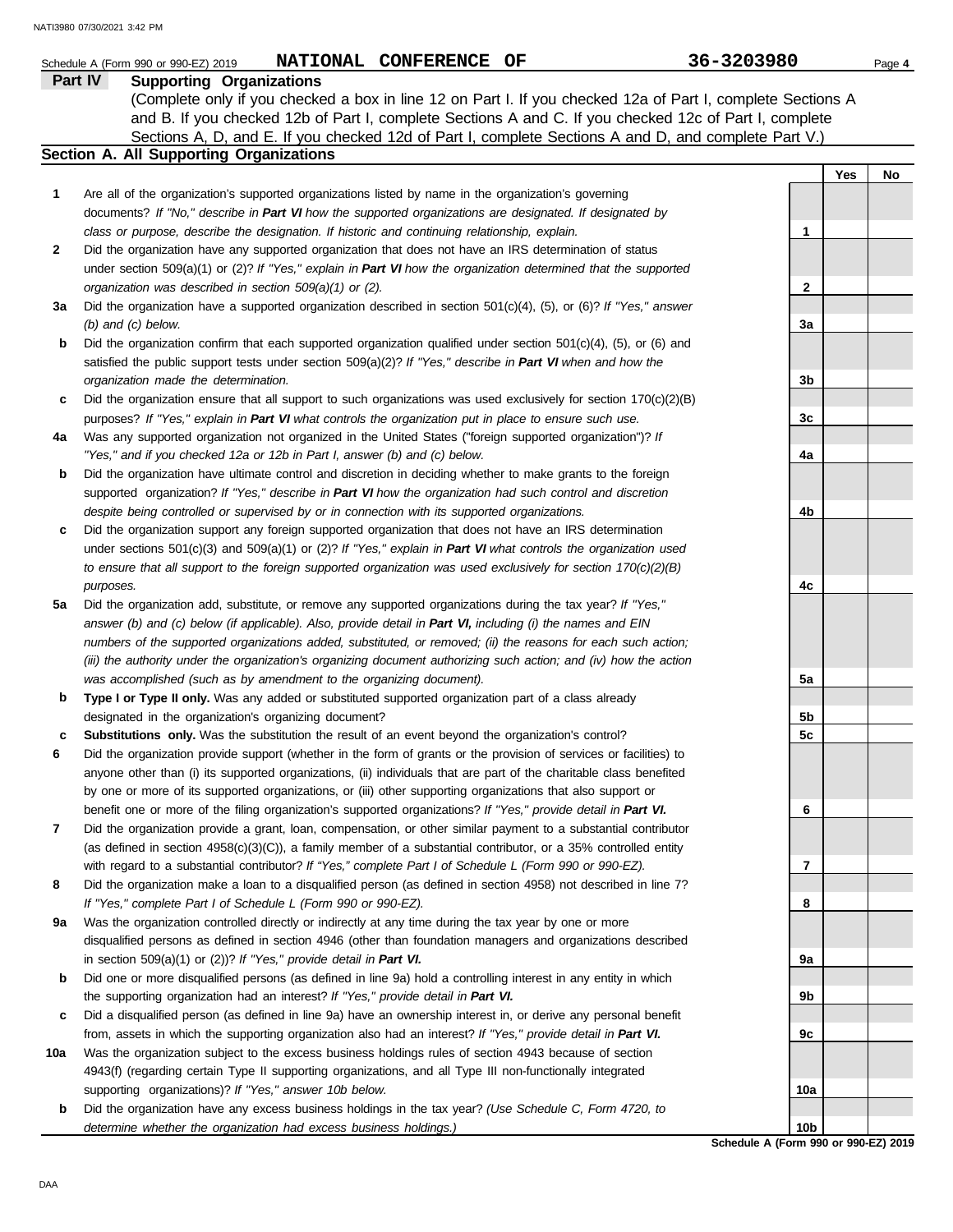|                | NATIONAL CONFERENCE OF<br>Schedule A (Form 990 or 990-EZ) 2019                                                                                                                                                             | 36-3203980      |     | Page 5 |
|----------------|----------------------------------------------------------------------------------------------------------------------------------------------------------------------------------------------------------------------------|-----------------|-----|--------|
| <b>Part IV</b> | <b>Supporting Organizations (continued)</b>                                                                                                                                                                                |                 |     |        |
|                |                                                                                                                                                                                                                            |                 | Yes | No     |
| 11             | Has the organization accepted a gift or contribution from any of the following persons?                                                                                                                                    |                 |     |        |
|                | a A person who directly or indirectly controls, either alone or together with persons described in (b) and (c)                                                                                                             |                 |     |        |
|                | below, the governing body of a supported organization?                                                                                                                                                                     | 11a             |     |        |
|                | <b>b</b> A family member of a person described in (a) above?                                                                                                                                                               | 11 <sub>b</sub> |     |        |
|                | c A 35% controlled entity of a person described in (a) or (b) above? If "Yes" to a, b, or c, provide detail in Part VI.                                                                                                    | 11c             |     |        |
|                | <b>Section B. Type I Supporting Organizations</b>                                                                                                                                                                          |                 |     |        |
|                |                                                                                                                                                                                                                            |                 | Yes | No     |
| 1              | Did the directors, trustees, or membership of one or more supported organizations have the power to                                                                                                                        |                 |     |        |
|                | regularly appoint or elect at least a majority of the organization's directors or trustees at all times during the                                                                                                         |                 |     |        |
|                | tax year? If "No," describe in Part VI how the supported organization(s) effectively operated, supervised, or<br>controlled the organization's activities. If the organization had more than one supported organization,   |                 |     |        |
|                | describe how the powers to appoint and/or remove directors or trustees were allocated among the supported                                                                                                                  |                 |     |        |
|                | organizations and what conditions or restrictions, if any, applied to such powers during the tax year.                                                                                                                     | 1               |     |        |
| 2              | Did the organization operate for the benefit of any supported organization other than the supported                                                                                                                        |                 |     |        |
|                | organization(s) that operated, supervised, or controlled the supporting organization? If "Yes," explain in Part                                                                                                            |                 |     |        |
|                | VI how providing such benefit carried out the purposes of the supported organization(s) that operated,                                                                                                                     |                 |     |        |
|                | supervised, or controlled the supporting organization.                                                                                                                                                                     | $\mathbf 2$     |     |        |
|                | Section C. Type II Supporting Organizations                                                                                                                                                                                |                 |     |        |
|                |                                                                                                                                                                                                                            |                 | Yes | No     |
| 1              | Were a majority of the organization's directors or trustees during the tax year also a majority of the directors                                                                                                           |                 |     |        |
|                | or trustees of each of the organization's supported organization(s)? If "No," describe in Part VI how control                                                                                                              |                 |     |        |
|                | or management of the supporting organization was vested in the same persons that controlled or managed                                                                                                                     |                 |     |        |
|                | the supported organization(s).                                                                                                                                                                                             | 1               |     |        |
|                | Section D. All Type III Supporting Organizations                                                                                                                                                                           |                 |     |        |
|                |                                                                                                                                                                                                                            |                 | Yes | No     |
| 1              | Did the organization provide to each of its supported organizations, by the last day of the fifth month of the                                                                                                             |                 |     |        |
|                | organization's tax year, (i) a written notice describing the type and amount of support provided during the prior tax                                                                                                      |                 |     |        |
|                | year, (ii) a copy of the Form 990 that was most recently filed as of the date of notification, and (iii) copies of the                                                                                                     |                 |     |        |
|                | organization's governing documents in effect on the date of notification, to the extent not previously provided?                                                                                                           | 1               |     |        |
| 2              | Were any of the organization's officers, directors, or trustees either (i) appointed or elected by the supported                                                                                                           |                 |     |        |
|                | organization(s) or (ii) serving on the governing body of a supported organization? If "No," explain in Part VI how                                                                                                         |                 |     |        |
|                | the organization maintained a close and continuous working relationship with the supported organization(s).                                                                                                                | 2               |     |        |
| 3              | By reason of the relationship described in (2), did the organization's supported organizations have a                                                                                                                      |                 |     |        |
|                | significant voice in the organization's investment policies and in directing the use of the organization's<br>income or assets at all times during the tax year? If "Yes," describe in Part VI the role the organization's |                 |     |        |
|                | supported organizations played in this regard.                                                                                                                                                                             | 3               |     |        |
|                | Section E. Type III Functionally-Integrated Supporting Organizations                                                                                                                                                       |                 |     |        |
| 1              | Check the box next to the method that the organization used to satisfy the Integral Part Test during the year (see instructions).                                                                                          |                 |     |        |
| a              | The organization satisfied the Activities Test. Complete line 2 below.                                                                                                                                                     |                 |     |        |
| b              | The organization is the parent of each of its supported organizations. Complete line 3 below.                                                                                                                              |                 |     |        |
| C              | The organization supported a governmental entity. Describe in Part VI how you supported a government entity (see instructions).                                                                                            |                 |     |        |
|                |                                                                                                                                                                                                                            |                 |     |        |
| 2              | Activities Test. Answer (a) and (b) below.                                                                                                                                                                                 |                 | Yes | No     |
| а              | Did substantially all of the organization's activities during the tax year directly further the exempt purposes of                                                                                                         |                 |     |        |
|                | the supported organization(s) to which the organization was responsive? If "Yes," then in Part VI identify                                                                                                                 |                 |     |        |
|                | those supported organizations and explain how these activities directly furthered their exempt purposes,                                                                                                                   |                 |     |        |
|                | how the organization was responsive to those supported organizations, and how the organization determined                                                                                                                  |                 |     |        |
|                | that these activities constituted substantially all of its activities.                                                                                                                                                     | 2a              |     |        |
| b              | Did the activities described in (a) constitute activities that, but for the organization's involvement, one or more                                                                                                        |                 |     |        |
|                | of the organization's supported organization(s) would have been engaged in? If "Yes," explain in Part VI the                                                                                                               |                 |     |        |
|                | reasons for the organization's position that its supported organization(s) would have engaged in these                                                                                                                     |                 |     |        |
|                | activities but for the organization's involvement.                                                                                                                                                                         | 2b              |     |        |
| 3              | Parent of Supported Organizations. Answer (a) and (b) below.                                                                                                                                                               |                 |     |        |
| а              | Did the organization have the power to regularly appoint or elect a majority of the officers, directors, or                                                                                                                |                 |     |        |
|                | trustees of each of the supported organizations? Provide details in Part VI.                                                                                                                                               | 3a              |     |        |

**b** Did the organization exercise a substantial degree of direction over the policies, programs, and activities of each of its supported organizations? *If "Yes," describe in Part VI the role played by the organization in this regard.*

DAA **Schedule A (Form 990 or 990-EZ) 2019 3b**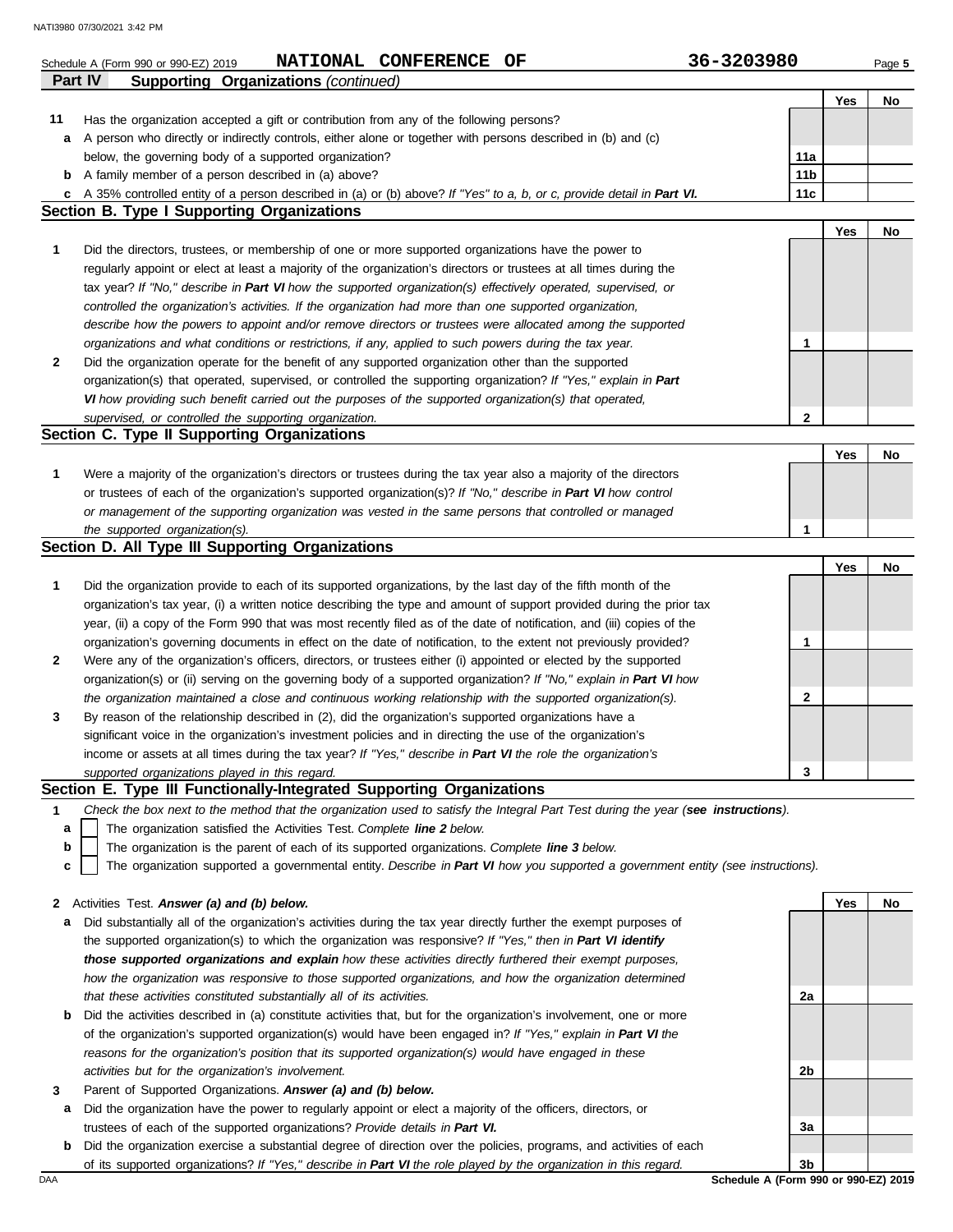| NATIONAL CONFERENCE OF<br>Schedule A (Form 990 or 990-EZ) 2019                                                                                   |                | 36-3203980     | Page 6                         |
|--------------------------------------------------------------------------------------------------------------------------------------------------|----------------|----------------|--------------------------------|
| Type III Non-Functionally Integrated 509(a)(3) Supporting Organizations<br><b>Part V</b>                                                         |                |                |                                |
| Check here if the organization satisfied the Integral Part Test as a qualifying trust on Nov. 20, 1970 (explain in Part VI). See<br>$\mathbf{1}$ |                |                |                                |
| instructions. All other Type III non-functionally integrated supporting organizations must complete Sections A through E.                        |                |                |                                |
| Section A - Adjusted Net Income                                                                                                                  |                | (A) Prior Year | (B) Current Year<br>(optional) |
| Net short-term capital gain<br>1                                                                                                                 | 1              |                |                                |
| $\mathbf{2}$<br>Recoveries of prior-year distributions                                                                                           | $\mathbf{2}$   |                |                                |
| 3<br>Other gross income (see instructions)                                                                                                       | 3              |                |                                |
| Add lines 1 through 3.<br>4                                                                                                                      | 4              |                |                                |
| 5<br>Depreciation and depletion                                                                                                                  | 5              |                |                                |
| Portion of operating expenses paid or incurred for production or<br>6                                                                            |                |                |                                |
| collection of gross income or for management, conservation, or                                                                                   |                |                |                                |
| maintenance of property held for production of income (see instructions)                                                                         | 6              |                |                                |
| 7<br>Other expenses (see instructions)                                                                                                           | $\overline{7}$ |                |                                |
| 8<br><b>Adjusted Net Income</b> (subtract lines 5, 6, and 7 from line 4)                                                                         | 8              |                |                                |
| <b>Section B - Minimum Asset Amount</b>                                                                                                          |                | (A) Prior Year | (B) Current Year<br>(optional) |
| Aggregate fair market value of all non-exempt-use assets (see<br>1                                                                               |                |                |                                |
| instructions for short tax year or assets held for part of year):                                                                                |                |                |                                |
| <b>a</b> Average monthly value of securities                                                                                                     | 1a             |                |                                |
| <b>b</b> Average monthly cash balances                                                                                                           | 1b             |                |                                |
| Fair market value of other non-exempt-use assets<br>C                                                                                            | 1c             |                |                                |
| Total (add lines 1a, 1b, and 1c)<br>d                                                                                                            | 1d             |                |                                |
| <b>Discount</b> claimed for blockage or other<br>е                                                                                               |                |                |                                |
| factors (explain in detail in <b>Part VI</b> ):                                                                                                  |                |                |                                |
| $\mathbf{2}$<br>Acquisition indebtedness applicable to non-exempt-use assets                                                                     | $\mathbf{2}$   |                |                                |
| Subtract line 2 from line 1d.<br>3                                                                                                               | 3              |                |                                |
| Cash deemed held for exempt use. Enter 1-1/2% of line 3 (for greater amount,<br>4                                                                |                |                |                                |
| see instructions)                                                                                                                                | 4              |                |                                |
| 5<br>Net value of non-exempt-use assets (subtract line 4 from line 3)                                                                            | 5              |                |                                |
| 6<br>Multiply line 5 by .035.                                                                                                                    | 6              |                |                                |
| 7<br>Recoveries of prior-year distributions                                                                                                      | $\overline{7}$ |                |                                |
| 8<br>Minimum Asset Amount (add line 7 to line 6)                                                                                                 | 8              |                |                                |
| Section C - Distributable Amount                                                                                                                 |                |                | <b>Current Year</b>            |
| Adjusted net income for prior year (from Section A, line 8, Column A)<br>1                                                                       | 1              |                |                                |
| $\mathbf{2}$<br>Enter 85% of line 1.                                                                                                             | $\mathbf{2}$   |                |                                |
| 3<br>Minimum asset amount for prior year (from Section B, line 8, Column A)                                                                      | 3              |                |                                |
| 4<br>Enter greater of line 2 or line 3.                                                                                                          | 4              |                |                                |
| 5<br>Income tax imposed in prior year                                                                                                            | 5              |                |                                |
| <b>Distributable Amount.</b> Subtract line 5 from line 4, unless subject to<br>6                                                                 |                |                |                                |
| emergency temporary reduction (see instructions).                                                                                                | 6              |                |                                |

**7** instructions). Check here if the current year is the organization's first as a non-functionally integrated Type III supporting organization (see

**Schedule A (Form 990 or 990-EZ) 2019**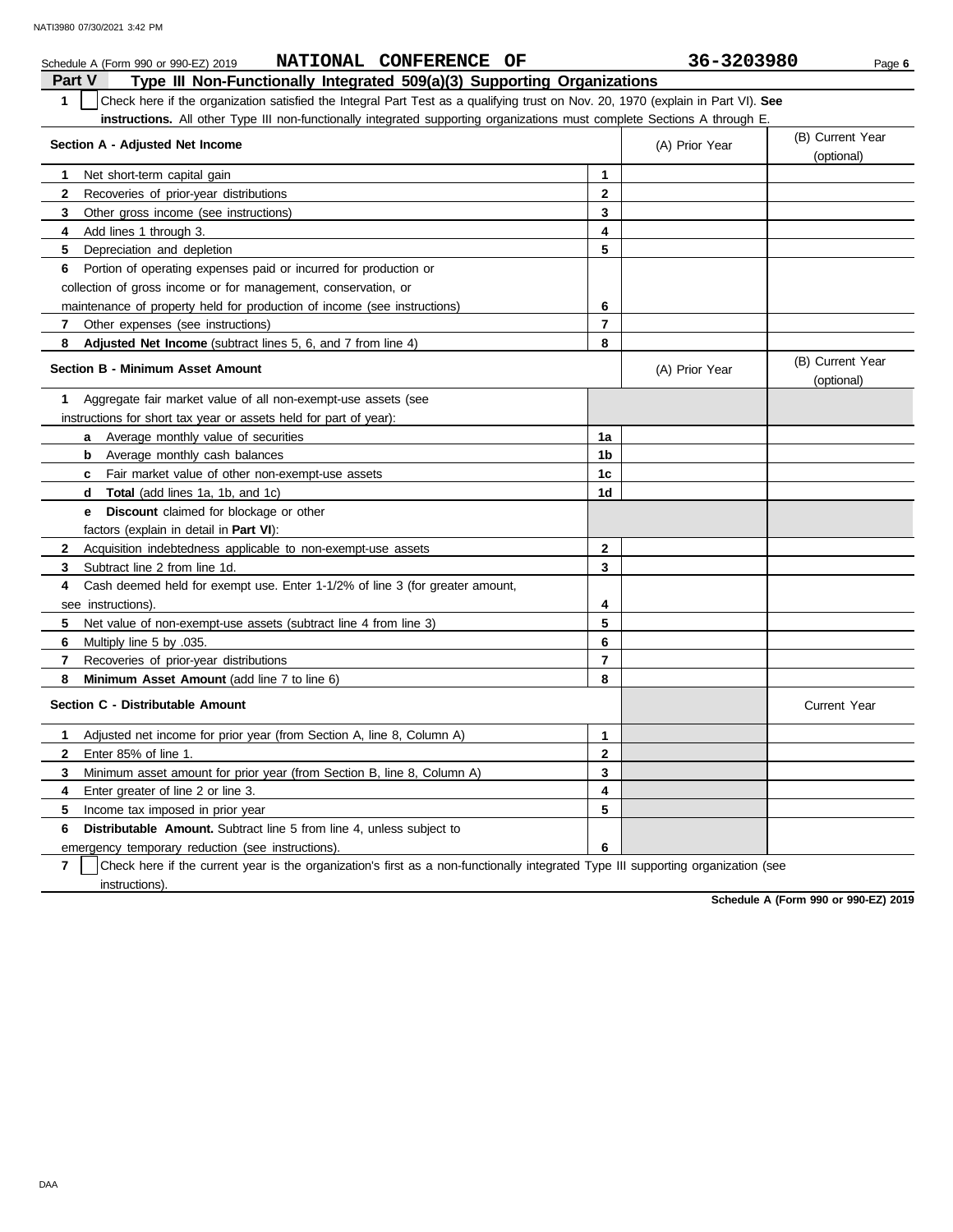|               | NATIONAL CONFERENCE OF<br>Schedule A (Form 990 or 990-EZ) 2019                             |                             | 36-3203980                | Page 7               |
|---------------|--------------------------------------------------------------------------------------------|-----------------------------|---------------------------|----------------------|
| <b>Part V</b> | Type III Non-Functionally Integrated 509(a)(3) Supporting Organizations (continued)        |                             |                           |                      |
|               | <b>Section D - Distributions</b>                                                           |                             |                           | <b>Current Year</b>  |
| 1             | Amounts paid to supported organizations to accomplish exempt purposes                      |                             |                           |                      |
| $\mathbf{2}$  | Amounts paid to perform activity that directly furthers exempt purposes of supported       |                             |                           |                      |
|               | organizations, in excess of income from activity                                           |                             |                           |                      |
| 3             | Administrative expenses paid to accomplish exempt purposes of supported organizations      |                             |                           |                      |
| 4             | Amounts paid to acquire exempt-use assets                                                  |                             |                           |                      |
| 5             | Qualified set-aside amounts (prior IRS approval required)                                  |                             |                           |                      |
| 6             | Other distributions (describe in <b>Part VI</b> ). See instructions.                       |                             |                           |                      |
| 7             | Total annual distributions. Add lines 1 through 6.                                         |                             |                           |                      |
| 8             | Distributions to attentive supported organizations to which the organization is responsive |                             |                           |                      |
|               | (provide details in <b>Part VI</b> ). See instructions.                                    |                             |                           |                      |
| 9             | Distributable amount for 2019 from Section C, line 6                                       |                             |                           |                      |
| 10            | Line 8 amount divided by line 9 amount                                                     |                             |                           |                      |
|               |                                                                                            | (i)                         | (iii)                     | (iii)                |
|               | <b>Section E - Distribution Allocations (see instructions)</b>                             | <b>Excess Distributions</b> | <b>Underdistributions</b> | <b>Distributable</b> |
|               |                                                                                            |                             | Pre-2019                  | Amount for 2019      |
| 1             | Distributable amount for 2019 from Section C, line 6                                       |                             |                           |                      |
| $\mathbf{2}$  | Underdistributions, if any, for years prior to 2019                                        |                             |                           |                      |
|               | (reasonable cause required-explain in Part VI). See                                        |                             |                           |                      |
|               | instructions.                                                                              |                             |                           |                      |
| 3             | Excess distributions carryover, if any, to 2019                                            |                             |                           |                      |
|               |                                                                                            |                             |                           |                      |
|               |                                                                                            |                             |                           |                      |
|               |                                                                                            |                             |                           |                      |
|               |                                                                                            |                             |                           |                      |
|               |                                                                                            |                             |                           |                      |
|               | f Total of lines 3a through e                                                              |                             |                           |                      |
|               | <b>g</b> Applied to underdistributions of prior years                                      |                             |                           |                      |
|               | <b>h</b> Applied to 2019 distributable amount                                              |                             |                           |                      |
| Ť.            | Carryover from 2014 not applied (see instructions)                                         |                             |                           |                      |
|               | Remainder. Subtract lines 3g, 3h, and 3i from 3f.                                          |                             |                           |                      |
| 4             | Distributions for 2019 from                                                                |                             |                           |                      |
|               | \$<br>Section D. line 7:                                                                   |                             |                           |                      |
|               | a Applied to underdistributions of prior years                                             |                             |                           |                      |
|               | <b>b</b> Applied to 2019 distributable amount                                              |                             |                           |                      |
|               | c Remainder. Subtract lines 4a and 4b from 4.                                              |                             |                           |                      |
| 5             | Remaining underdistributions for years prior to 2019, if                                   |                             |                           |                      |
|               | any. Subtract lines 3g and 4a from line 2. For result                                      |                             |                           |                      |
|               | greater than zero, explain in Part VI. See instructions.                                   |                             |                           |                      |
| 6             | Remaining underdistributions for 2019. Subtract lines 3h                                   |                             |                           |                      |
|               | and 4b from line 1. For result greater than zero, explain in                               |                             |                           |                      |
|               | Part VI. See instructions.                                                                 |                             |                           |                      |
| 7             | Excess distributions carryover to 2020. Add lines 3j                                       |                             |                           |                      |
|               | and 4c.                                                                                    |                             |                           |                      |
| 8             | Breakdown of line 7:                                                                       |                             |                           |                      |
|               |                                                                                            |                             |                           |                      |
|               |                                                                                            |                             |                           |                      |
|               |                                                                                            |                             |                           |                      |

**Schedule A (Form 990 or 990-EZ) 2019**

**d** Excess from 2018 . . . . . . . . . . . . . . . . . . . . . . . . . . . **e** Excess from 2019 . . . . . . . . . . . . . . . . . . . . . . . . . . .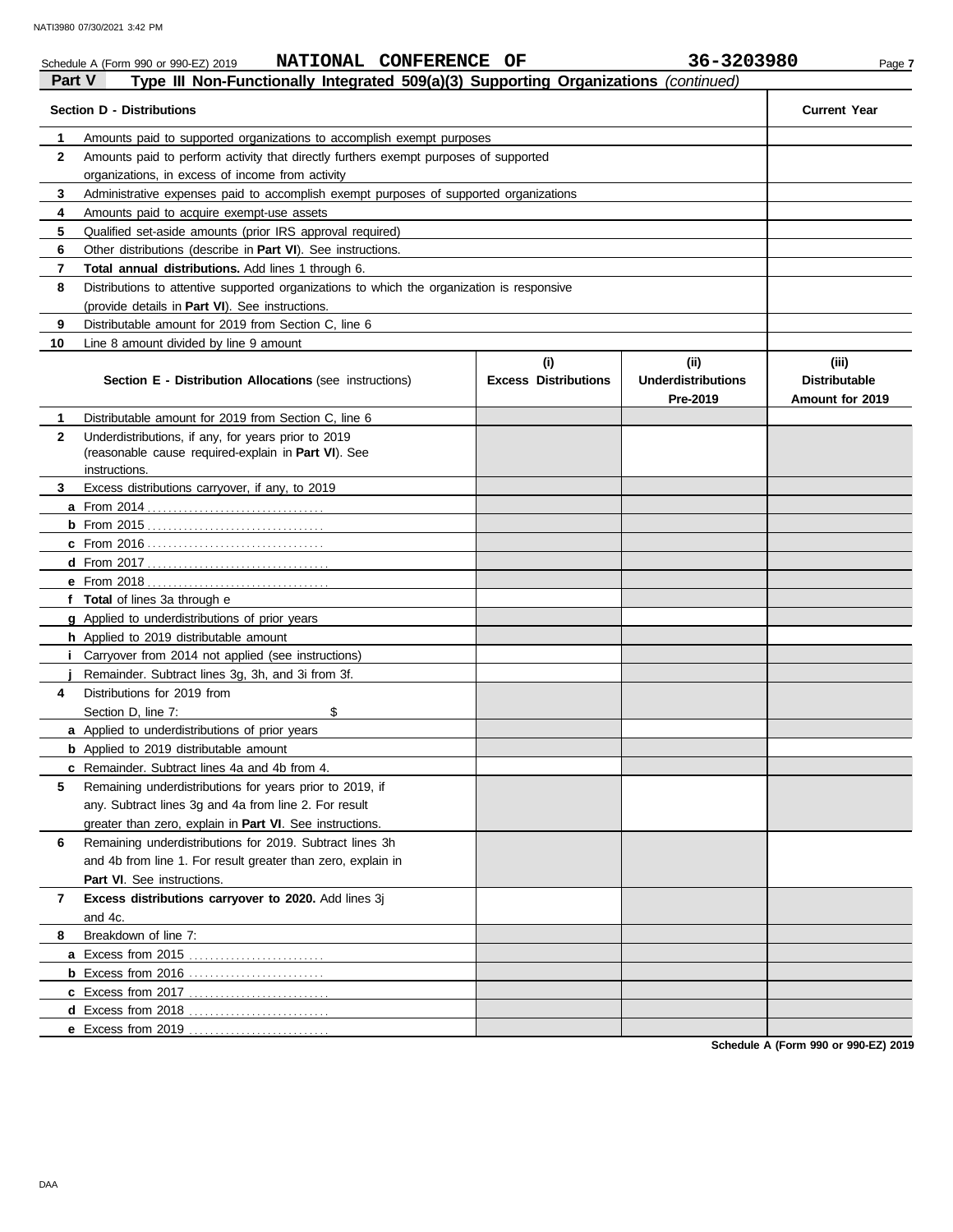|         | Schedule A (Form 990 or 990-EZ) 2019 | NATIONAL CONFERENCE OF | 36-3203980                                                                                                                                                                                                                                                                                                                                                                                                                                                                                | Page 8 |
|---------|--------------------------------------|------------------------|-------------------------------------------------------------------------------------------------------------------------------------------------------------------------------------------------------------------------------------------------------------------------------------------------------------------------------------------------------------------------------------------------------------------------------------------------------------------------------------------|--------|
| Part VI |                                      |                        | Supplemental Information. Provide the explanations required by Part II, line 10; Part II, line 17a or 17b; Part<br>III, line 12; Part IV, Section A, lines 1, 2, 3b, 3c, 4b, 4c, 5a, 6, 9a, 9b, 9c, 11a, 11b, and 11c; Part IV, Section<br>B, lines 1 and 2; Part IV, Section C, line 1; Part IV, Section D, lines 2 and 3; Part IV, Section E, lines 1c, 2a, 2b,<br>3a, and 3b; Part V, line 1; Part V, Section B, line 1e; Part V, Section D, lines 5, 6, and 8; and Part V, Section E, |        |
|         |                                      |                        | lines 2, 5, and 6. Also complete this part for any additional information. (See instructions.)                                                                                                                                                                                                                                                                                                                                                                                            |        |
|         |                                      |                        |                                                                                                                                                                                                                                                                                                                                                                                                                                                                                           |        |
|         |                                      |                        |                                                                                                                                                                                                                                                                                                                                                                                                                                                                                           |        |
|         |                                      |                        |                                                                                                                                                                                                                                                                                                                                                                                                                                                                                           |        |
|         |                                      |                        |                                                                                                                                                                                                                                                                                                                                                                                                                                                                                           |        |
|         |                                      |                        |                                                                                                                                                                                                                                                                                                                                                                                                                                                                                           |        |
|         |                                      |                        |                                                                                                                                                                                                                                                                                                                                                                                                                                                                                           |        |
|         |                                      |                        |                                                                                                                                                                                                                                                                                                                                                                                                                                                                                           |        |
|         |                                      |                        |                                                                                                                                                                                                                                                                                                                                                                                                                                                                                           |        |
|         |                                      |                        |                                                                                                                                                                                                                                                                                                                                                                                                                                                                                           |        |
|         |                                      |                        |                                                                                                                                                                                                                                                                                                                                                                                                                                                                                           |        |
|         |                                      |                        |                                                                                                                                                                                                                                                                                                                                                                                                                                                                                           |        |
|         |                                      |                        |                                                                                                                                                                                                                                                                                                                                                                                                                                                                                           |        |
|         |                                      |                        |                                                                                                                                                                                                                                                                                                                                                                                                                                                                                           |        |
|         |                                      |                        |                                                                                                                                                                                                                                                                                                                                                                                                                                                                                           |        |
|         |                                      |                        |                                                                                                                                                                                                                                                                                                                                                                                                                                                                                           |        |
|         |                                      |                        |                                                                                                                                                                                                                                                                                                                                                                                                                                                                                           |        |
|         |                                      |                        |                                                                                                                                                                                                                                                                                                                                                                                                                                                                                           |        |
|         |                                      |                        |                                                                                                                                                                                                                                                                                                                                                                                                                                                                                           |        |
|         |                                      |                        |                                                                                                                                                                                                                                                                                                                                                                                                                                                                                           |        |
|         |                                      |                        |                                                                                                                                                                                                                                                                                                                                                                                                                                                                                           |        |
|         |                                      |                        |                                                                                                                                                                                                                                                                                                                                                                                                                                                                                           |        |
|         |                                      |                        |                                                                                                                                                                                                                                                                                                                                                                                                                                                                                           |        |
|         |                                      |                        |                                                                                                                                                                                                                                                                                                                                                                                                                                                                                           |        |
|         |                                      |                        |                                                                                                                                                                                                                                                                                                                                                                                                                                                                                           |        |
|         |                                      |                        |                                                                                                                                                                                                                                                                                                                                                                                                                                                                                           |        |
|         |                                      |                        |                                                                                                                                                                                                                                                                                                                                                                                                                                                                                           |        |
|         |                                      |                        |                                                                                                                                                                                                                                                                                                                                                                                                                                                                                           |        |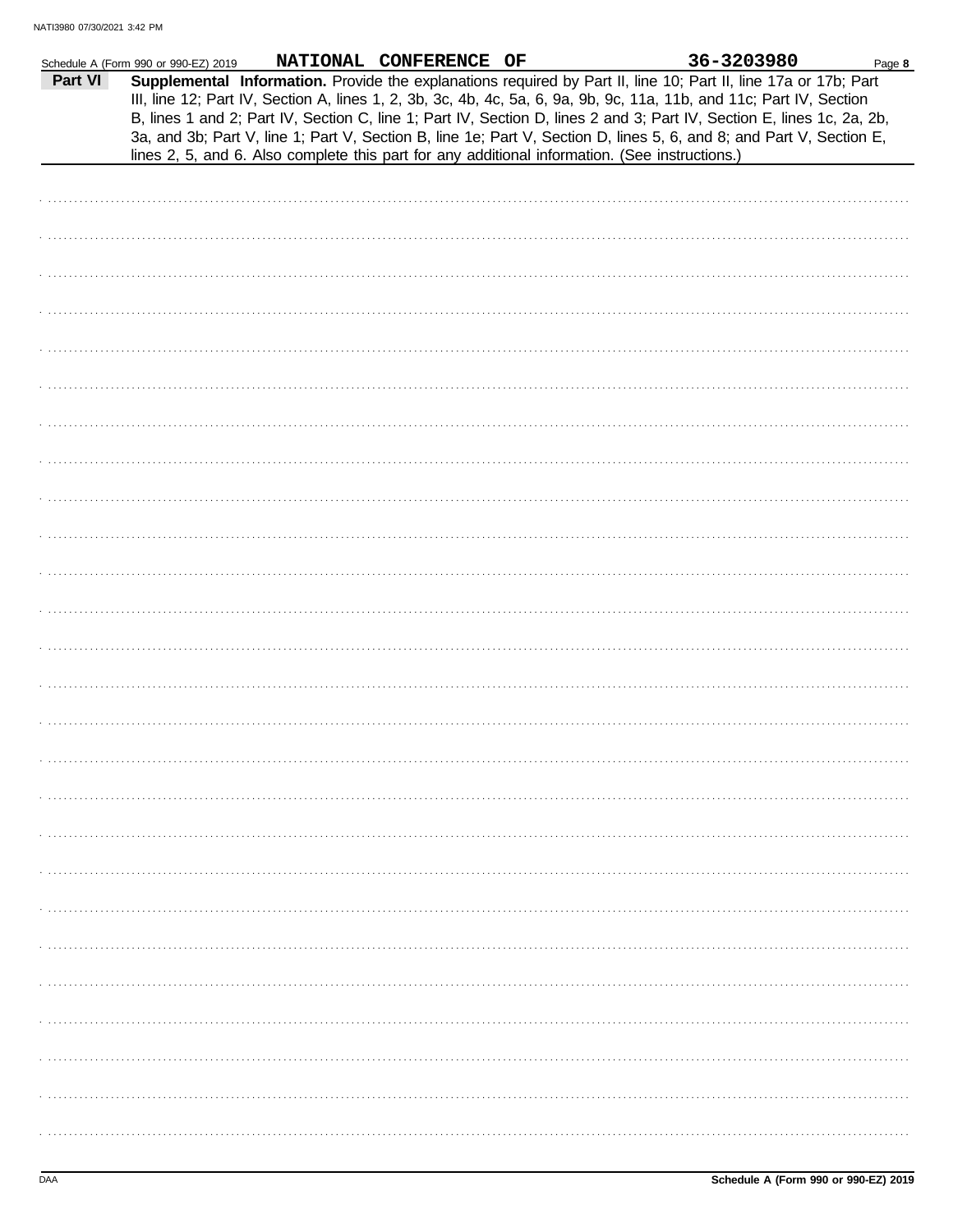### OMB No. 1545-0047 Department of the Treasury Internal Revenue Service Name of the organization **2019 Schedule of Contributors Schedule B (Form 990, 990-EZ, or 990-PF)** u **Attach to Form 990, Form 990-EZ, or Form 990-PF. Employer identification number Organization type** (check one): **Filers of: Section:** Form 990 or 990-EZ  $|\mathbf{X}|$  501(c)( 3) (enter number) organization 4947(a)(1) nonexempt charitable trust **not** treated as a private foundation u **Go to** *www.irs.gov/Form990* **for the latest information. NATIONAL CONFERENCE OF BAR FOUNDATIONS 36-3203980**  $X \ 501(c)$

Check if your organization is covered by the **General Rule** or a **Special Rule. Note:** Only a section 501(c)(7), (8), or (10) organization can check boxes for both the General Rule and a Special Rule. See instructions.

4947(a)(1) nonexempt charitable trust treated as a private foundation

527 political organization

501(c)(3) taxable private foundation

Form 990-PF 1501(c)(3) exempt private foundation

## **General Rule**

For an organization filing Form 990, 990-EZ, or 990-PF that received, during the year, contributions totaling \$5,000 **X** or more (in money or property) from any one contributor. Complete Parts I and II. See instructions for determining a contributor's total contributions.

### **Special Rules**

For an organization described in section 501(c)(3) filing Form 990 or 990-EZ that met the 33<sup>1</sup>/3% support test of the regulations under sections 509(a)(1) and 170(b)(1)(A)(vi), that checked Schedule A (Form 990 or 990-EZ), Part II, line 13, 16a, or 16b, and that received from any one contributor, during the year, total contributions of the greater of **(1)** \$5,000; or **(2)** 2% of the amount on (i) Form 990, Part VIII, line 1h; or (ii) Form 990-EZ, line 1. Complete Parts I and II.

literary, or educational purposes, or for the prevention of cruelty to children or animals. Complete Parts I (entering For an organization described in section 501(c)(7), (8), or (10) filing Form 990 or 990-EZ that received from any one contributor, during the year, total contributions of more than \$1,000 *exclusively* for religious, charitable, scientific, "N/A" in column (b) instead of the contributor name and address), II, and III.

For an organization described in section 501(c)(7), (8), or (10) filing Form 990 or 990-EZ that received from any one contributor, during the year, contributions *exclusively* for religious, charitable, etc., purposes, but no such contributions totaled more than \$1,000. If this box is checked, enter here the total contributions that were received during the year for an *exclusively* religious, charitable, etc., purpose. Don't complete any of the parts unless the **General Rule** applies to this organization because it received *nonexclusively* religious, charitable, etc., contributions totaling \$5,000 or more during the year . . . . . . . . . . . . . . . . . . . . . . . . . . . . . . . . . . . . . . . . . . . . . . . . . . . . . . . . . . . . . . . . . . . . . . . . . . . . . . . .

990-EZ, or 990-PF), but it **must** answer "No" on Part IV, line 2, of its Form 990; or check the box on line H of its Form 990-EZ or on its Form 990-PF, Part I, line 2, to certify that it doesn't meet the filing requirements of Schedule B (Form 990, 990-EZ, or 990-PF). **Caution:** An organization that isn't covered by the General Rule and/or the Special Rules doesn't file Schedule B (Form 990,

**For Paperwork Reduction Act Notice, see the instructions for Form 990, 990-EZ, or 990-PF.**

 $\triangleright$  \$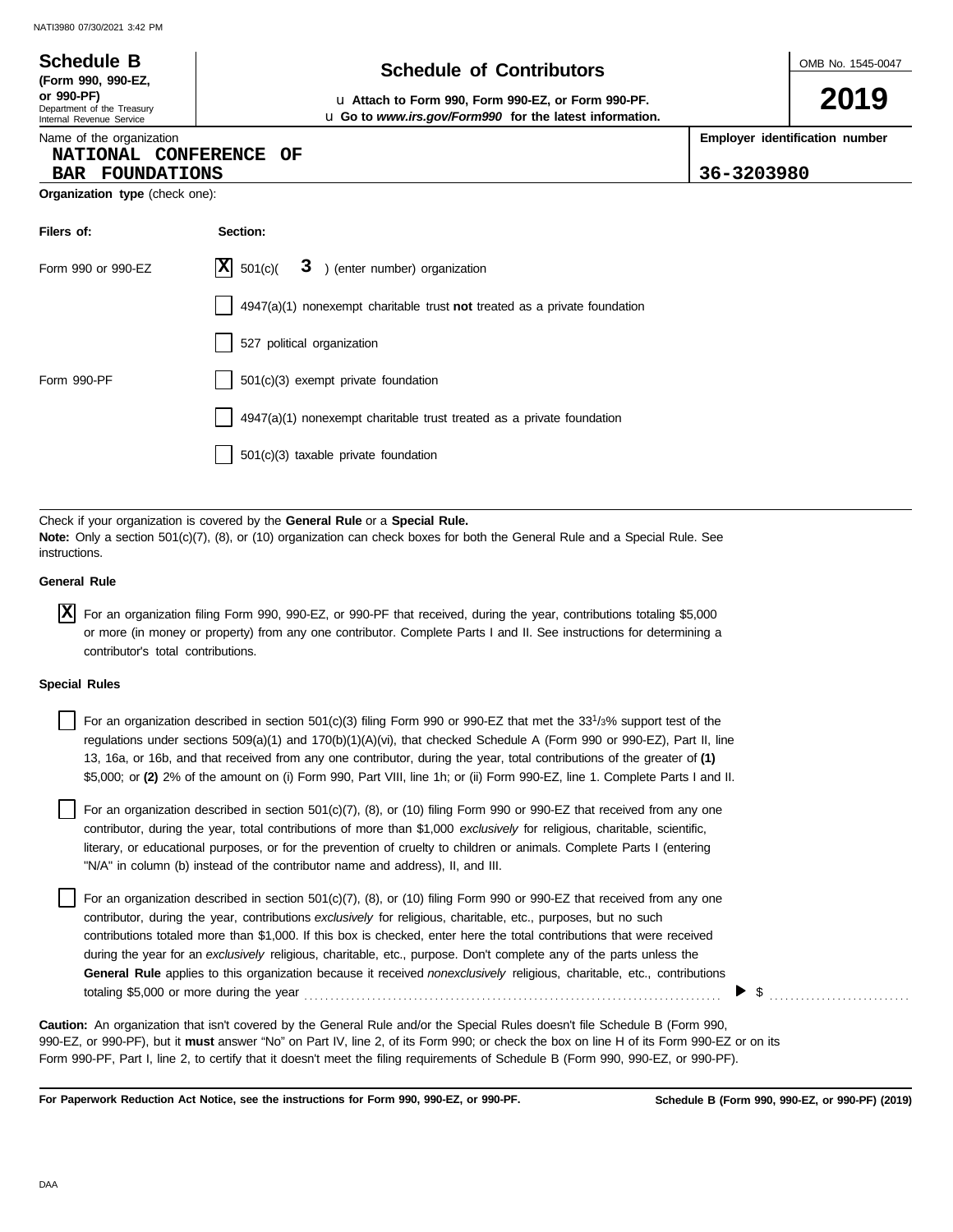|            | Schedule B (Form 990, 990-EZ, or 990-PF) (2019)                                                |                                   | PAGE 1 OF 1<br>Page 2                                                                   |
|------------|------------------------------------------------------------------------------------------------|-----------------------------------|-----------------------------------------------------------------------------------------|
|            | Name of organization<br>NATIONAL CONFERENCE OF                                                 |                                   | Employer identification number<br>36-3203980                                            |
| Part I     | Contributors (see instructions). Use duplicate copies of Part I if additional space is needed. |                                   |                                                                                         |
| (a)<br>No. | (b)<br>Name, address, and ZIP + 4                                                              | (c)<br><b>Total contributions</b> | (d)<br>Type of contribution                                                             |
| 1          | LEXIS NEXIS<br>9443 SPRINGBORO PIKE<br>OH 45342<br><b>MIAMISBURG</b>                           | 5,000<br>\$                       | Person<br>Payroll<br><b>Noncash</b><br>(Complete Part II for<br>noncash contributions.) |
| (a)        | (b)                                                                                            | (c)                               | (d)                                                                                     |
| No.        | Name, address, and ZIP + 4                                                                     | <b>Total contributions</b>        | Type of contribution                                                                    |
|            |                                                                                                | \$                                | Person<br>Payroll<br><b>Noncash</b><br>(Complete Part II for<br>noncash contributions.) |
| (a)        | (b)                                                                                            | (c)                               | (d)                                                                                     |
| No.        | Name, address, and ZIP + 4                                                                     | <b>Total contributions</b>        | Type of contribution                                                                    |
|            |                                                                                                | \$                                | Person<br>Payroll<br><b>Noncash</b><br>(Complete Part II for<br>noncash contributions.) |
| (a)<br>No. | (b)<br>Name, address, and ZIP + 4                                                              | (c)<br><b>Total contributions</b> | (d)<br>Type of contribution                                                             |
|            |                                                                                                | \$                                | Person<br>Payroll<br><b>Noncash</b><br>(Complete Part II for<br>noncash contributions.) |
| (a)<br>No. | (b)<br>Name, address, and ZIP + 4                                                              | (c)<br><b>Total contributions</b> | (d)<br>Type of contribution                                                             |
| .          |                                                                                                | \$                                | Person<br>Payroll<br><b>Noncash</b><br>(Complete Part II for<br>noncash contributions.) |
| (a)        | (b)                                                                                            | (c)                               | (d)                                                                                     |
| No.        | Name, address, and ZIP + 4                                                                     | <b>Total contributions</b>        | Type of contribution                                                                    |
| .          |                                                                                                | \$                                | Person<br>Payroll<br><b>Noncash</b><br>(Complete Part II for<br>noncash contributions.) |

**Schedule B (Form 990, 990-EZ, or 990-PF) (2019)**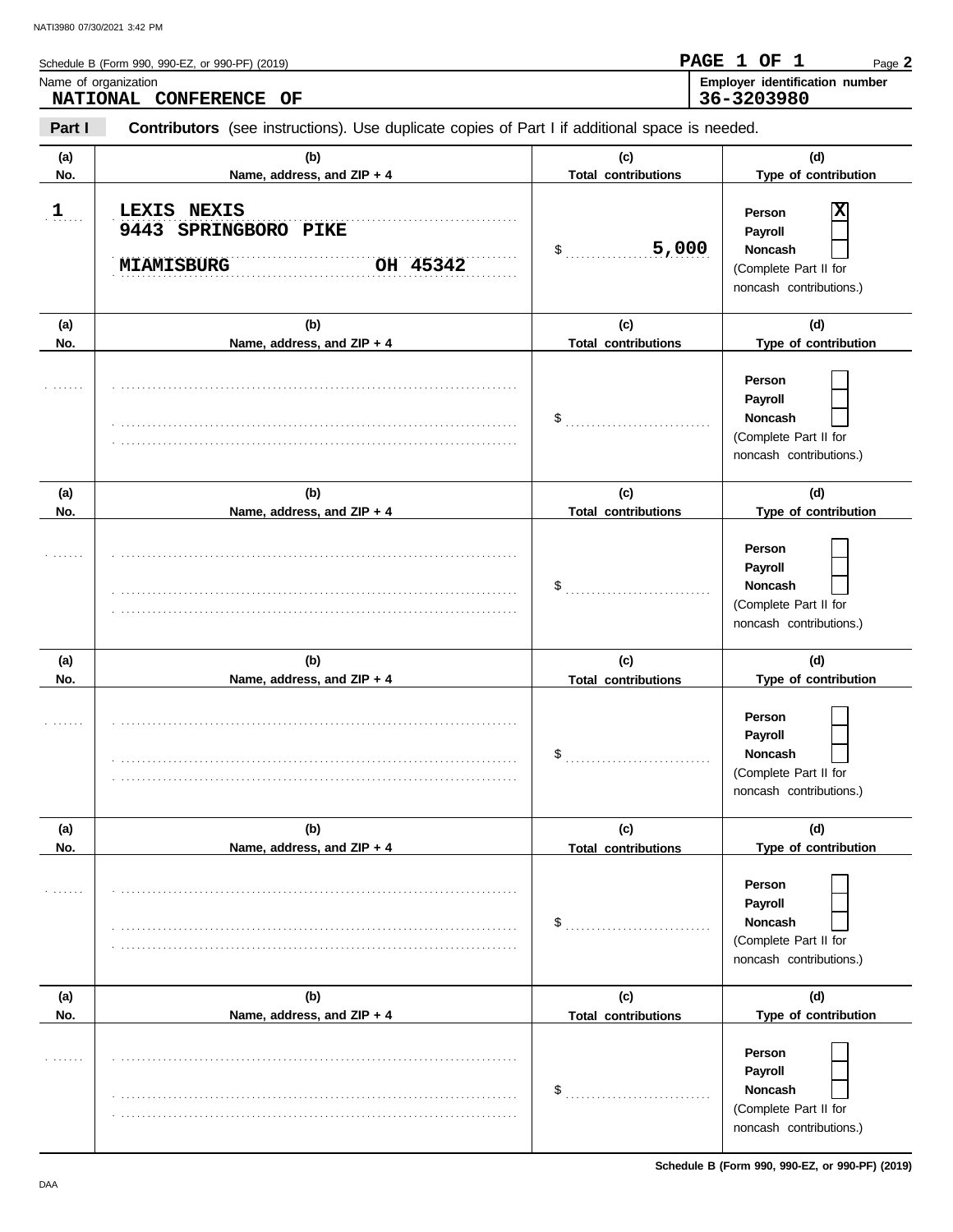| Supplemental Information to Form 990 or 990-EZ<br><b>SCHEDULE O</b>                                                                                            |                                                                                             |                |                                                                 |                          |                                              | OMB No. 1545-0047                   |  |
|----------------------------------------------------------------------------------------------------------------------------------------------------------------|---------------------------------------------------------------------------------------------|----------------|-----------------------------------------------------------------|--------------------------|----------------------------------------------|-------------------------------------|--|
| (Form 990 or 990-EZ)<br>Complete to provide information for responses to specific questions on<br>Form 990 or 990-EZ or to provide any additional information. |                                                                                             |                |                                                                 |                          |                                              | 2019                                |  |
| Department of the Treasury<br>Internal Revenue Service                                                                                                         | La Attach to Form 990 or 990-EZ.<br>u Go to www.irs.gov/Form990 for the latest information. |                |                                                                 |                          |                                              | <b>Open to Public</b><br>Inspection |  |
| Name of the organization                                                                                                                                       | <b>NATIONAL</b><br><b>CONFERENCE OF</b>                                                     |                |                                                                 |                          | Employer identification number<br>36-3203980 |                                     |  |
|                                                                                                                                                                | <b>BAR FOUNDATIONS</b>                                                                      |                |                                                                 |                          |                                              |                                     |  |
|                                                                                                                                                                | FORM 990-EZ, PART I, LINE 16 - OTHER EXPENSES                                               |                |                                                                 |                          |                                              |                                     |  |
| <b>DESCRIPTION</b>                                                                                                                                             |                                                                                             |                | <b>AMOUNT</b>                                                   |                          |                                              |                                     |  |
| <b>EXPENSES</b>                                                                                                                                                |                                                                                             |                |                                                                 |                          |                                              |                                     |  |
| <b>OFFICE</b>                                                                                                                                                  |                                                                                             | \$             | 113                                                             |                          |                                              |                                     |  |
| <b>CONFERENCES</b>                                                                                                                                             | <b>AND MEETINGS</b>                                                                         | \$             | 16,322                                                          |                          |                                              |                                     |  |
| <b>INSURANCE</b>                                                                                                                                               |                                                                                             | \$             | 828                                                             |                          |                                              |                                     |  |
| <b>ADMINISTRATION</b>                                                                                                                                          |                                                                                             | \$             | 5,500                                                           |                          |                                              |                                     |  |
| <b>AWARDS</b>                                                                                                                                                  |                                                                                             | \$             | 264                                                             |                          |                                              |                                     |  |
| <b>WEBSITE</b>                                                                                                                                                 |                                                                                             | \$             | 3,800                                                           |                          |                                              |                                     |  |
| <b>BANK</b>                                                                                                                                                    | <b>CHARGES</b>                                                                              | \$             | 405                                                             |                          |                                              |                                     |  |
| BOARD AND                                                                                                                                                      | TRUSTEE EXPENSE                                                                             | \$             | 4,751                                                           |                          |                                              |                                     |  |
|                                                                                                                                                                |                                                                                             | TOTAL \$       | 31,983                                                          |                          |                                              |                                     |  |
|                                                                                                                                                                |                                                                                             |                |                                                                 |                          |                                              |                                     |  |
| FORM 990-EZ, PART                                                                                                                                              | II, LINE 24                                                                                 | - OTHER ASSETS |                                                                 |                          |                                              |                                     |  |
| <b>DESCRIPTION</b>                                                                                                                                             |                                                                                             |                | BEG.                                                            | OF YEAR                  |                                              | END OF YEAR                         |  |
| ACCOUNTS RECEIVABLE                                                                                                                                            |                                                                                             |                | \$.                                                             | $13,956$ \$              |                                              | 5,415                               |  |
|                                                                                                                                                                | PREPAID EXPENSES AND DEFERRED CHARGES                                                       |                | $\ddot{\mathbf{s}}$                                             | $412$ \$                 |                                              | 416                                 |  |
|                                                                                                                                                                |                                                                                             |                | TOTAL $$$ 14,368 \$ 5,831                                       |                          |                                              |                                     |  |
|                                                                                                                                                                |                                                                                             |                |                                                                 |                          |                                              |                                     |  |
|                                                                                                                                                                | FORM 990-EZ, PART II, LINE 26 - OTHER LIABILITIES                                           |                |                                                                 |                          |                                              |                                     |  |
| <b>DESCRIPTION</b>                                                                                                                                             |                                                                                             |                |                                                                 | BEG. OF YEAR END OF YEAR |                                              |                                     |  |
|                                                                                                                                                                | ACCOUNTS PAYABLE AND ACCRUED EXPENSES                                                       |                | $\frac{1}{5}$ 4,376 \$                                          |                          |                                              | 750                                 |  |
| DEFERRED REVENUE                                                                                                                                               |                                                                                             |                | $\boldsymbol{\mathsf{S}}$ , the state $\boldsymbol{\mathsf{S}}$ |                          |                                              | $5,921$ \$ 1,060                    |  |
|                                                                                                                                                                |                                                                                             |                |                                                                 |                          |                                              |                                     |  |
|                                                                                                                                                                | FORM 990-EZ, PART III - PRIMARY EXEMPT PURPOSE                                              |                |                                                                 |                          |                                              |                                     |  |
|                                                                                                                                                                |                                                                                             |                |                                                                 |                          |                                              |                                     |  |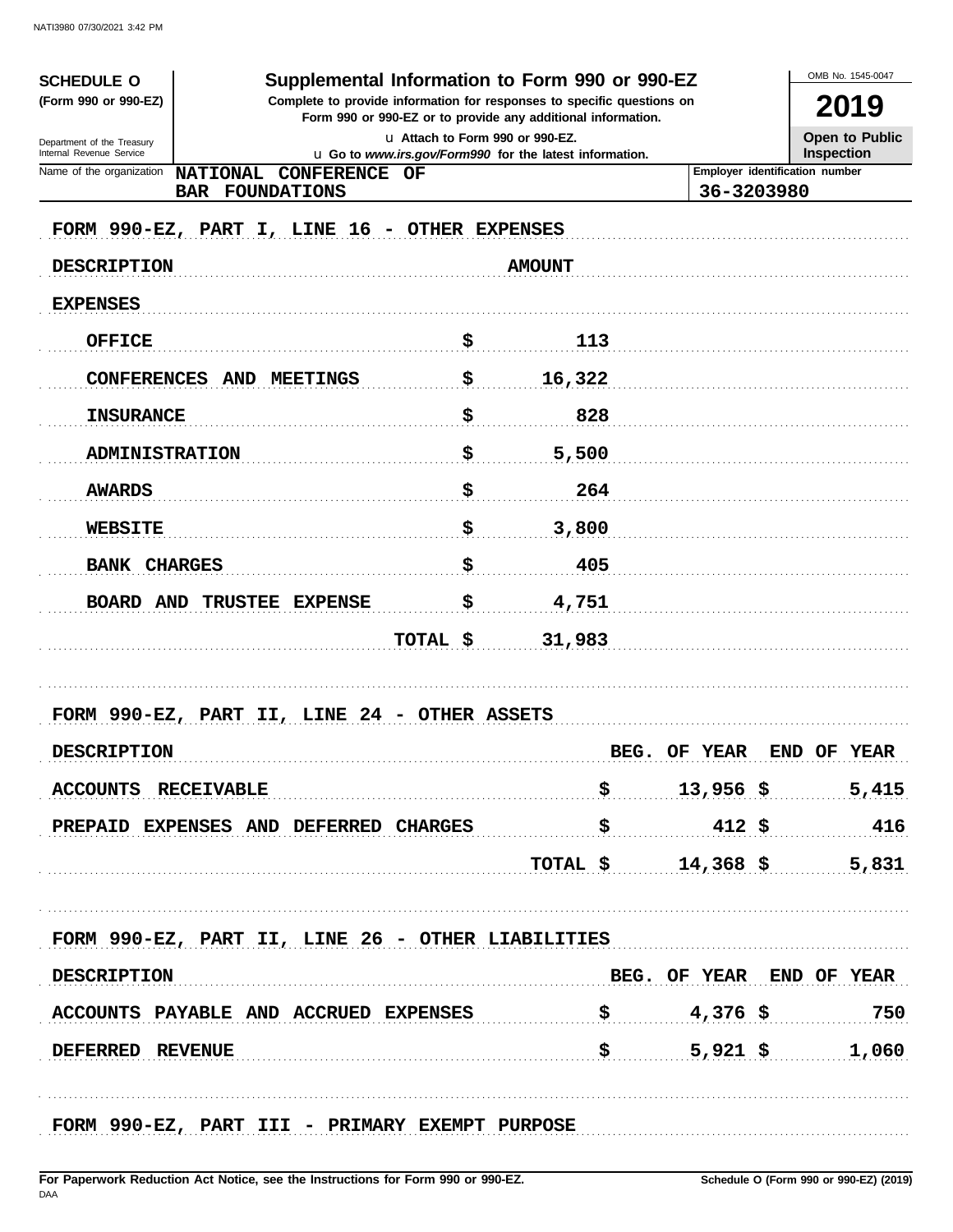| $\sim$ |  |
|--------|--|

| Schedule O (Form 990 or 990-EZ) (2019)<br>Name of the organization         | Page 2<br>Employer identification number |
|----------------------------------------------------------------------------|------------------------------------------|
| NATIONAL CONFERENCE OF                                                     | 36-3203980                               |
| TO ASSIST STATE AND OTHER BAR FOUNDATIONS IN DEVELOPING LAW-RELATED        |                                          |
| CHARITABLE AND EDUCATIONAL PROGRAMS AND ACCOMPLISHING THEIR PUBLIC SERVICE |                                          |
| OBJECTIVES BY PROVIDING A MEDIUM FOR THE EXCHANGE OF IDEAS AND INFORMATION |                                          |
| AND THE DISSEMINATION OF KNOWLEDGE WITH RESPECT THERETO.                   |                                          |
|                                                                            |                                          |
|                                                                            |                                          |
|                                                                            |                                          |
|                                                                            |                                          |
|                                                                            |                                          |
|                                                                            |                                          |
|                                                                            |                                          |
|                                                                            |                                          |
|                                                                            |                                          |
|                                                                            |                                          |
|                                                                            |                                          |
|                                                                            |                                          |
|                                                                            |                                          |
|                                                                            |                                          |
|                                                                            |                                          |
|                                                                            |                                          |
|                                                                            |                                          |
|                                                                            |                                          |
|                                                                            |                                          |
|                                                                            |                                          |
|                                                                            |                                          |
|                                                                            |                                          |
|                                                                            |                                          |
|                                                                            |                                          |
|                                                                            |                                          |

| <br>--<br>______ |  |  |
|------------------|--|--|
|                  |  |  |